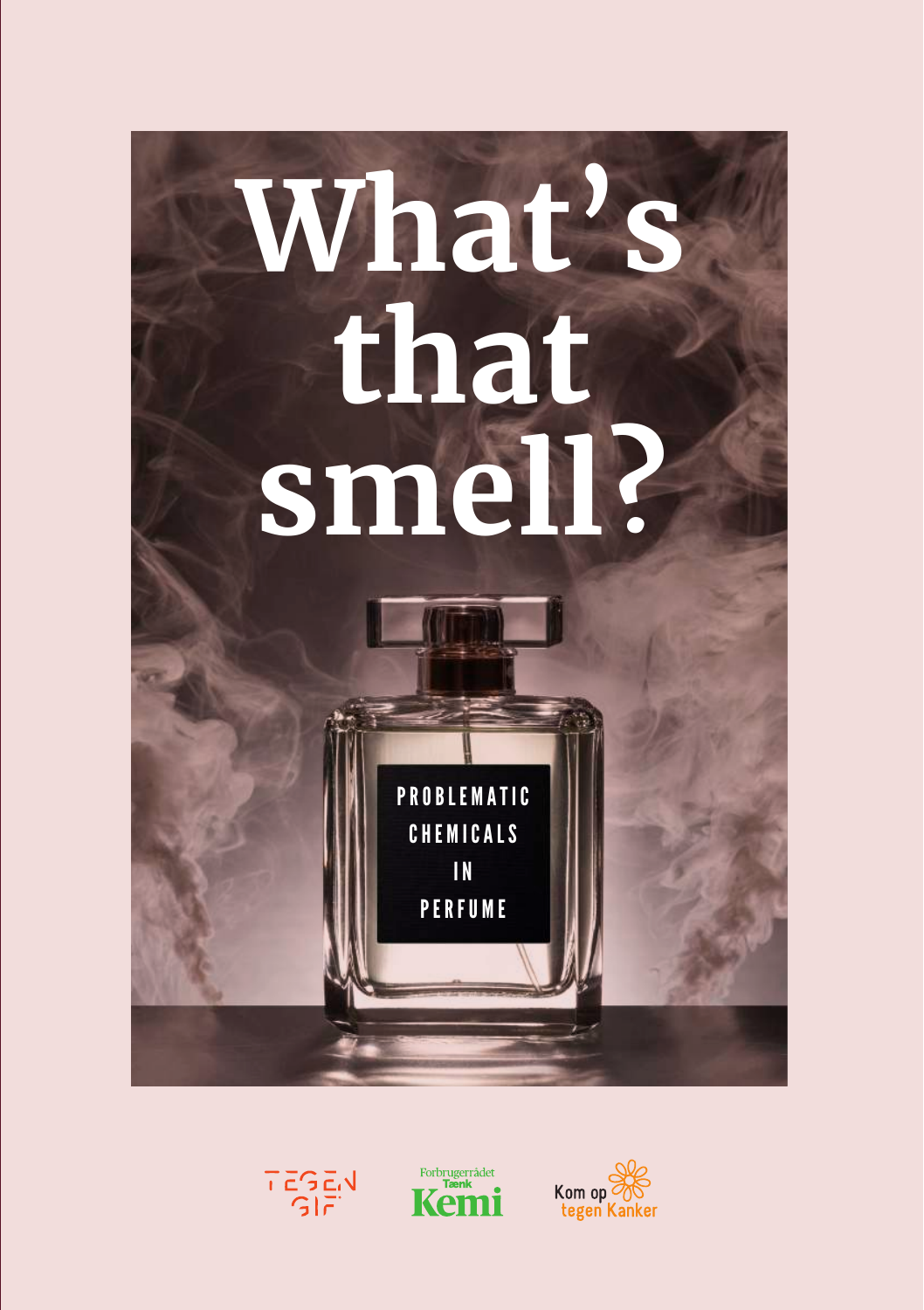### COLOPHON

**Coordination** Annelies den Boer, Tegengif **Graphic design**  Meike Jürgens, it-girl-graphics.com **Photography** Martijn Cieremans + Freepic Company

Made in Amsterdam 2022



## **Contents**

### 4

Introduction

6

**Results** Problematic chemical ingredients found in 20 perfumes

### 12

**Results** Per perfume

### 32

**Spotlight on endocrine disruptors** Why Denmark takes EDCs seriously

40 How perfumes are labelled in the EU

41 Take home messages & Tips for consumers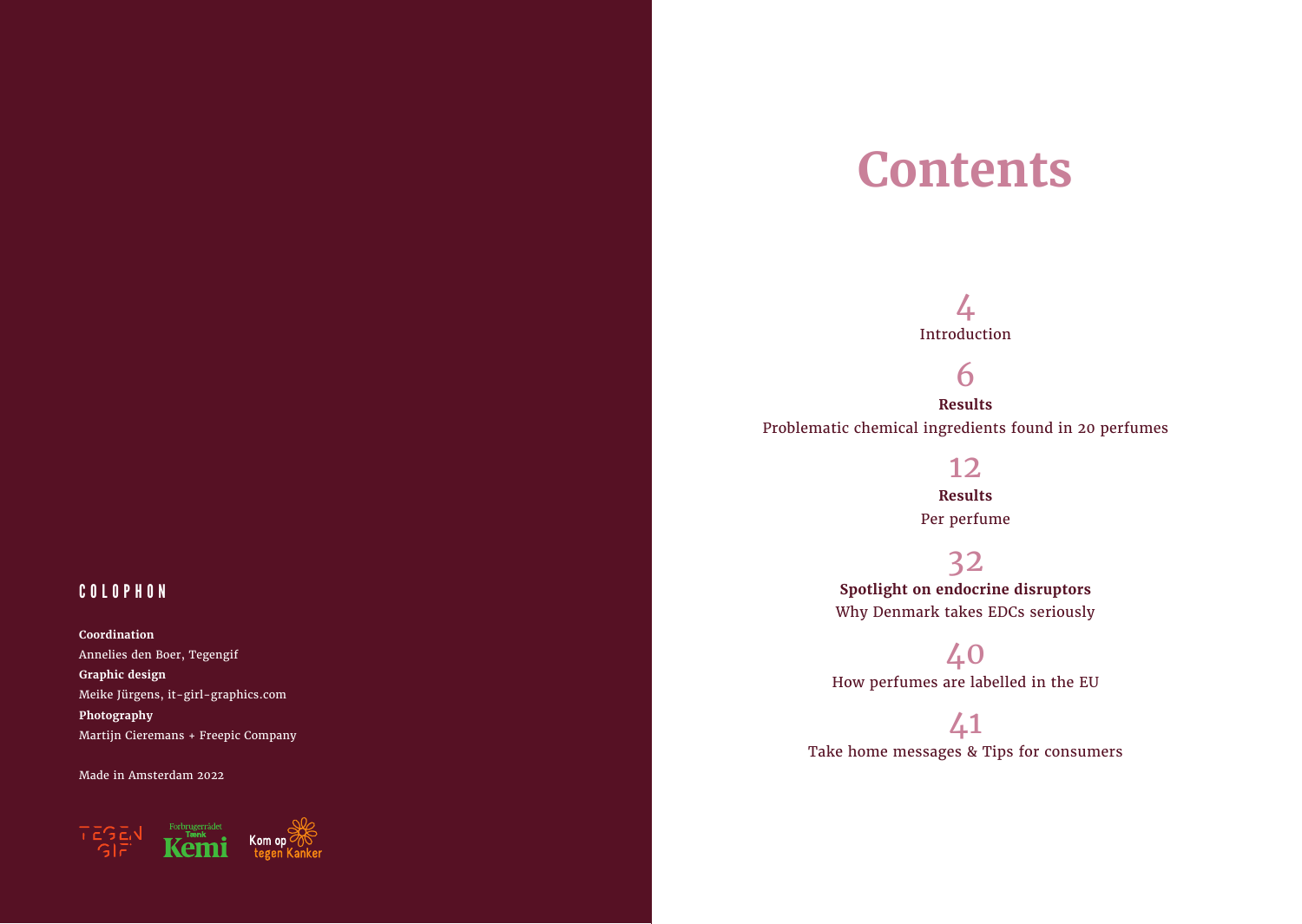## **Introduction**

Many women regularly use fragranced consumer products, such as perfume. However, very little is known about the ingredients actually used to give each perfume its unique fragrance.

Perfumes can contain up to 300 different chemicals.1,2 More than 2,500 different fragrance ingredients are used in perfumes and perfumed consumer goods. Yet many fragrance ingredients cannot be found on the ingredient list on the exterior packaging as they are protected as a trade secret. Under the EU regulation on cosmetic products, it is mandatory for cosmetics in Europe to be labelled with their ingredients. Fragrances have been exempted from this requirement. Only a few fragrance ingredients have to be mentioned on the label. As a result consumers can't make informed decisions to avoid chemicals that could negatively affect their health and the environment.

With this report, we aim to provide more insight into which ingredients are labelled and used in perfumes and why some of them are of concern. Studies<sup>3,4</sup> indicate that women may use 12 to 16 personal care products in a single day, including perfume or fragranced personal care products. This exposes them to a cocktail of different chemicals daily.

Scientists are increasingly concerned about these chemical mixtures because people are exposed to thousands of chemicals at the same time, often in low doses, but in some cases they can interact and potentiate each other's effects. Increased consumer awareness may help in reducing daily exposure. This is particularly relevant for vulnerable groups, such as pregnant and breastfeeding women, and women with serious health conditions, such as breast cancer.

**For this study, we have collected information on the ingredients in 20 perfumes in Belgium, Denmark and the Netherlands. They were selected based on popularity among consumers in these countries. The ingredient lists were then analysed for problematic chemicals. In the following report, you will find the outcomes of our analysis and we will elaborate on specific health concerns related to exposure to substances used in perfume.**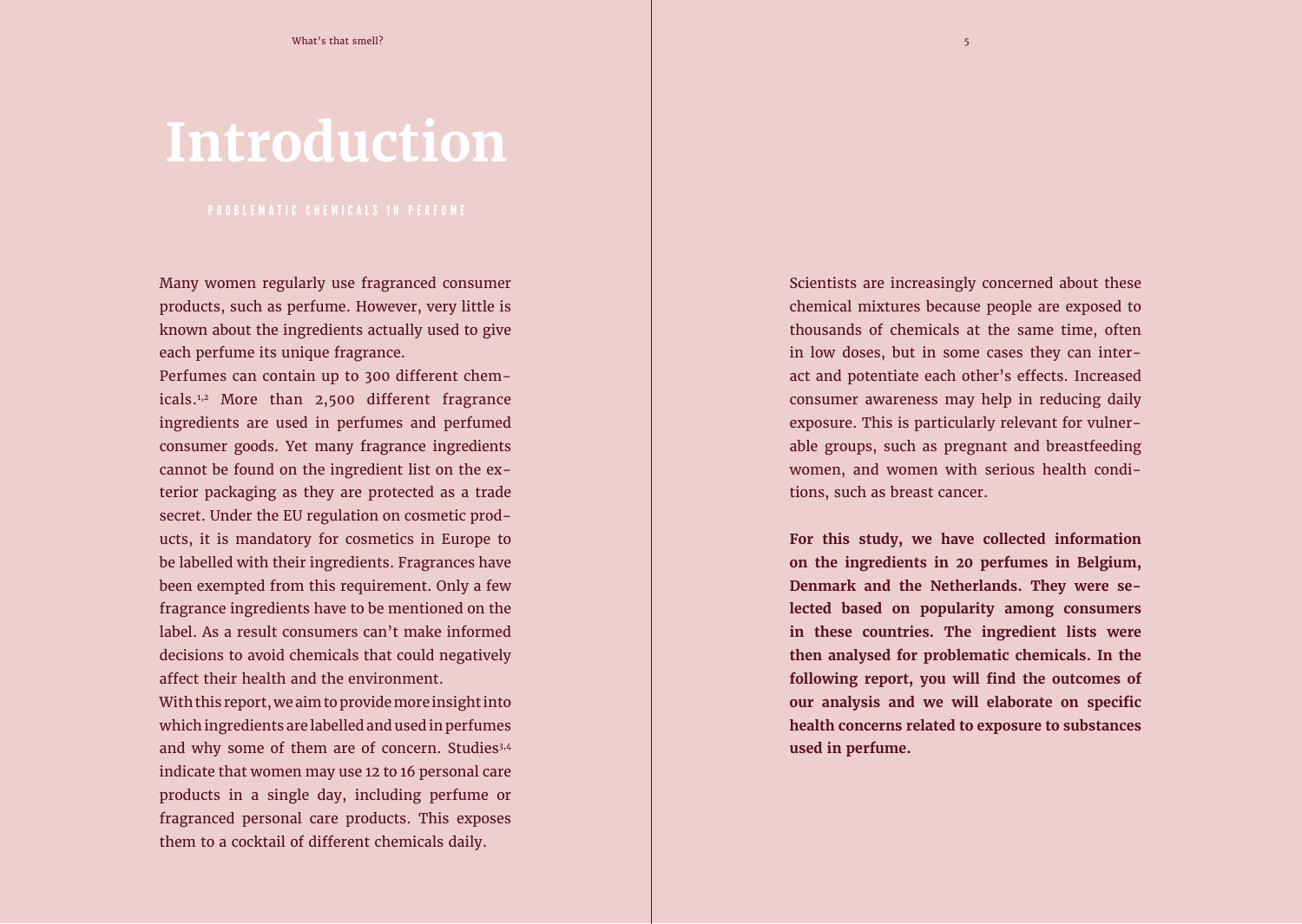

### RESULTS PROBLEMATIC CHEMICAL INGREDIENTS FOUND IN 20 PERFUMES

We compared the ingredients contained in the 20 perfumes collected in Belgium, Denmark and the Netherlands with substances of concern listed by several authorative bodies.<sup>1</sup> This resulted in 26 problematic substances in 20 perfumes. The problematic substances can be categorised in four different groups: Suspected endocrine disrupting chemicals (EDCs), reprotoxic substances, allergens and substances that are harmful to the environment.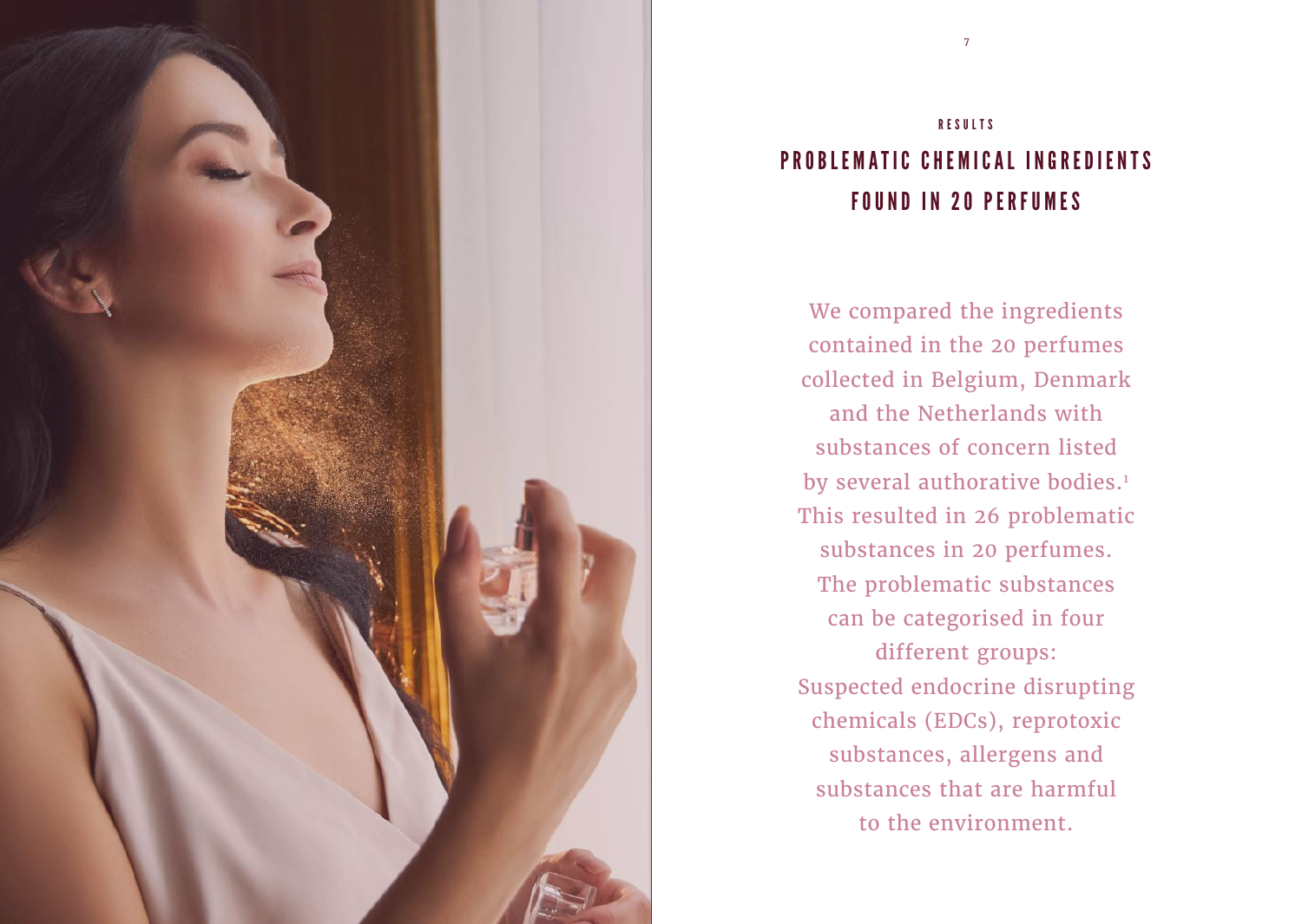#### **Endocrine disrupting chemicals (EDCs)**

EDCs are chemicals that can interfere with the body's sensitive hormone system. Hormones regulate bodily functions, such as metabolism, growth and reproductive development. The most minuscule levels of hormones can have an effect on these functions. Exposure to very low levels of EDCs can therefore have an impact on these important systems. EDCs and suspected EDCs are found in food, toys, cosmetics and other consumer products, as well as in medicines and plastic products. Scientific evidence has shown that exposure to EDCs has contributed to increases in the incidence of neurodevelopmental, reproductive and metabolic disorders, as well as some cancers.5

#### **Reprotoxic substances**

Reprotoxic substances can have a negative effect on sexual function and fertility in both men and women. Examples of these negative effects are low sperm counts in men and miscarriages in women. These substances may also cause developmental toxicity in children. An increasing number of studies indicate that fertility problems are on the rise in both men and women in the Western world.<sup>6</sup>

#### **Allergenic substances**

Fragrance ingredients can cause allergies. Allergies are lifelong, irreversible conditions with potentially disabling effects. Skin sensitisation is a severe consumer health concern, which results in significant impairment of quality of life and adverse consequences for fitness for work. The annual cost to society and the economy is projected to be as high as EUR 240bn in the EU.7 A European population survey revealed that at least 4.1% of all adults have a perfume allergy.8

#### **Substances that harm the environment**

UV filters added to cosmetics to protect the skin or prolong the shelf life of the product can have a negative impact on marine life. The UV filter ethylhexyl methoxycinnamate, which we found in several perfumes, has been detected in almost all water sources around the world.<sup>9</sup> Limonene, one of the most common ingredients in fragrances, is classified in the EU as being very toxic to aquatic life.

<sup>&</sup>lt;sup>1-26</sup> More information on the lists used can be found in the annex on page 48.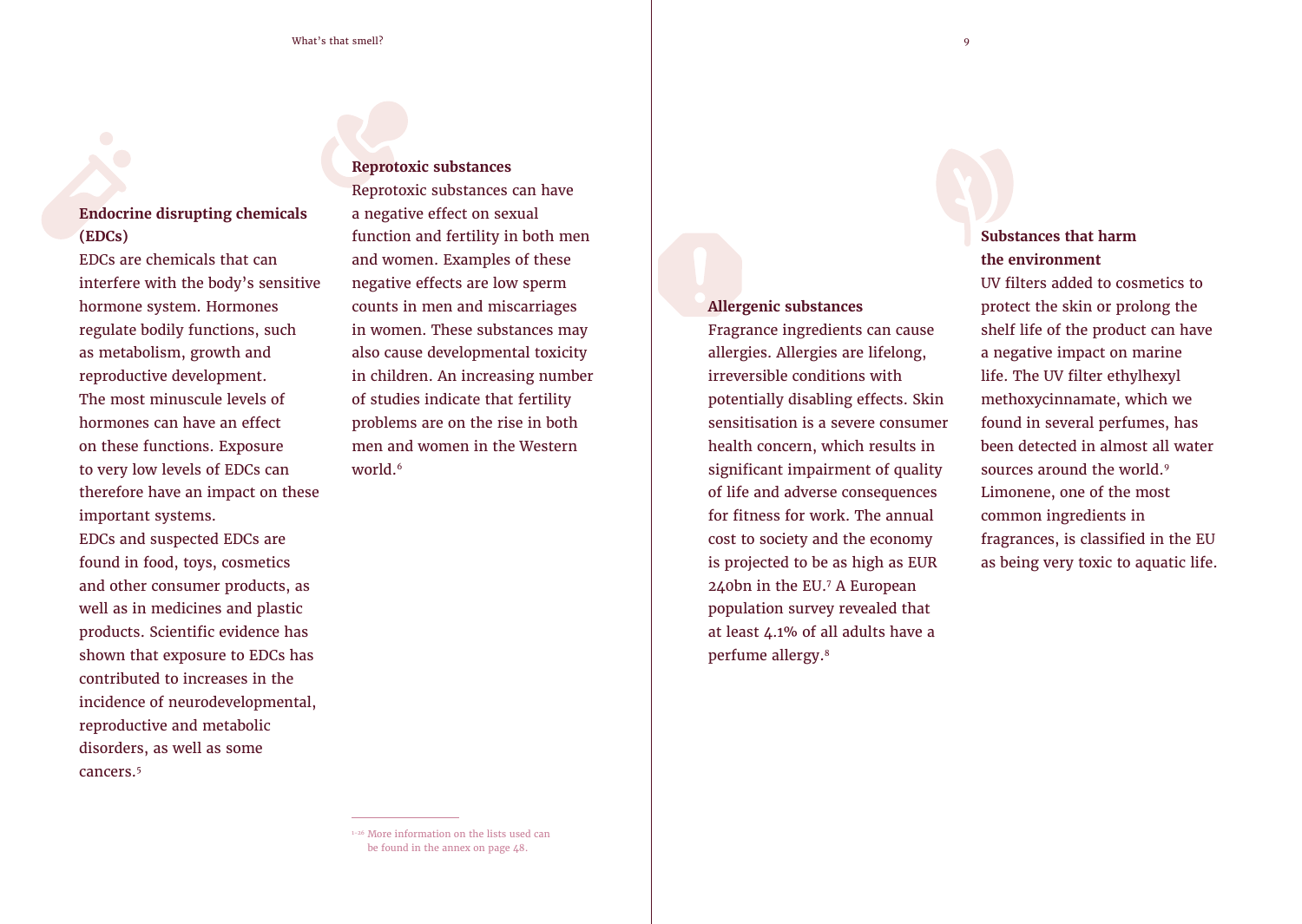## **Substances of concern found in 20 perfumes**

| <b>SUBSTANCE</b>                    | <b>PROBLEM</b>                                        | <b>FUNCTIONS</b>             |
|-------------------------------------|-------------------------------------------------------|------------------------------|
| Alpha-isomethyl ionone              | $\bullet$                                             | fragrance                    |
| Amyl Cinnamal                       | $\bullet$                                             | fragrance                    |
| Benzyl alcohol                      | $\mathbf 0$                                           | fragrance, solvent           |
| Benzyl benzoate                     | $\boldsymbol{\omega}$<br>$\mathbf 0$                  | fragrance, solvent           |
| Benzyl cinnamate                    | $\bullet$                                             | fragrance                    |
| Benzyl salicylate                   | ö<br>$\bullet$                                        | fragrance                    |
| <b>BHT</b>                          | È                                                     | antioxidant                  |
| Butylphenyl methylpropional         | $\dot{\hat{\varphi}}$<br>$\mathcal{S}$<br>$\mathbf 0$ | fragrance                    |
| Cinnamyl alcohol                    | $\mathbf 0$                                           | fragrance                    |
| Citral                              | $\mathbf 0$                                           | fragrance                    |
| Citronellol                         | $\bullet$                                             | fragrance                    |
| Citrus aurantium amara flower water | $\bullet$                                             | fragrance, skin conditioning |
| Coumarin                            | $\bullet$                                             | fragrance                    |
| Disodium EDTA                       | $\boldsymbol{\omega}$                                 | stabilising                  |
| Ethylhexyl methoxycinnamate         | $\boldsymbol{\varphi}$<br>Ö                           | UV absorber, stabiliser      |
| Ethylhexyl salicylate               | ö                                                     | UV absorber, stabiliser      |
| Eugenol                             | $\bullet$                                             | fragrance                    |
| Farnesol                            | $\mathbf 0$                                           | fragrance                    |
| Geraniol                            | $\bullet$                                             | fragrance                    |
| Hexyl cinnamal                      | $\bullet$                                             | fragrance                    |
| Hydroxycitronellal                  | $\bullet$                                             | fragrance                    |
| Isoeugenol                          | $\bullet$                                             | fragrance                    |
| Limonene                            | $\boldsymbol{\omega}$<br>$\bullet$                    | fragrance                    |
| Linalool                            | $\mathbf 0$                                           | fragrance                    |
| Parfum                              | $\bullet$                                             | fragrance                    |
| Octocrylene                         | Ö                                                     | UV absorber, stabiliser      |

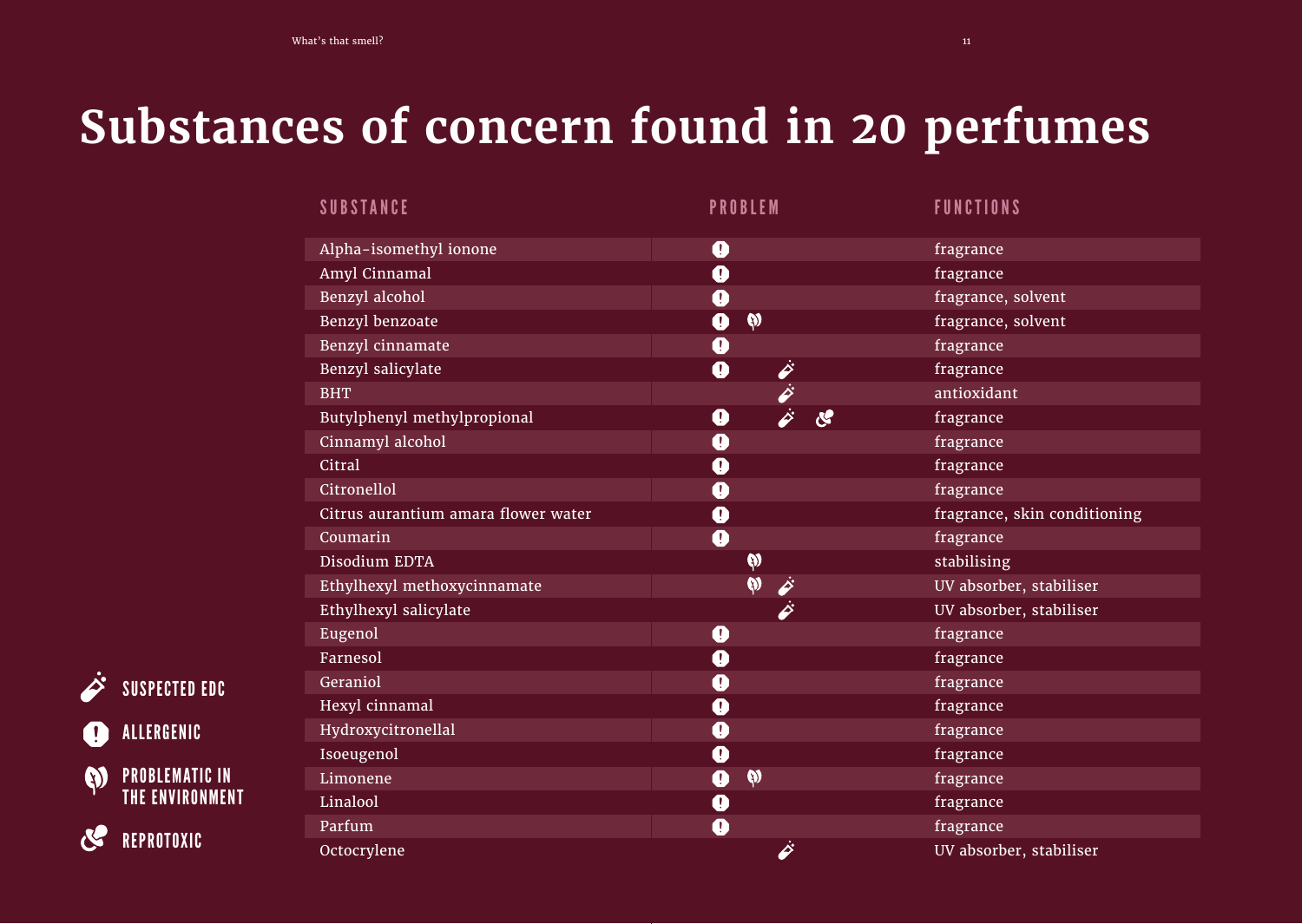## **My way eau de parfum**

GIORGIO ARMANI ZARKOPERFUME



## **Pink molécule 090.09**

**eau de parfum**



#### PURCHASED IN BELGIUM

**Ingredients:** Parfum  $\bullet$  Linalool  $\bullet$  Benzyl salicylate  $\bullet \n\dot{\bullet}$  Benzyl alcohol  $\bullet$ Hydroxycitronellal  $\bullet$  Limonene  $\bullet$   $\bullet$  Ethylhexyl salicylate  $\dot{\mathscr{E}}$  Hexyl cinnamal  $\bullet$ Geraniol  $\bullet$  Citronellol  $\bullet$  Eugenol  $\bullet$  Citral  $\bullet$  Alpha-isomethyl ionone  $\bullet$ Isoeugenol  $\bullet$  Cinnamal  $\bullet$  Benzyl benzoate  $\bullet$   $\bullet$ 

PURCHASED IN DENMARK **Ingredients:** Parfum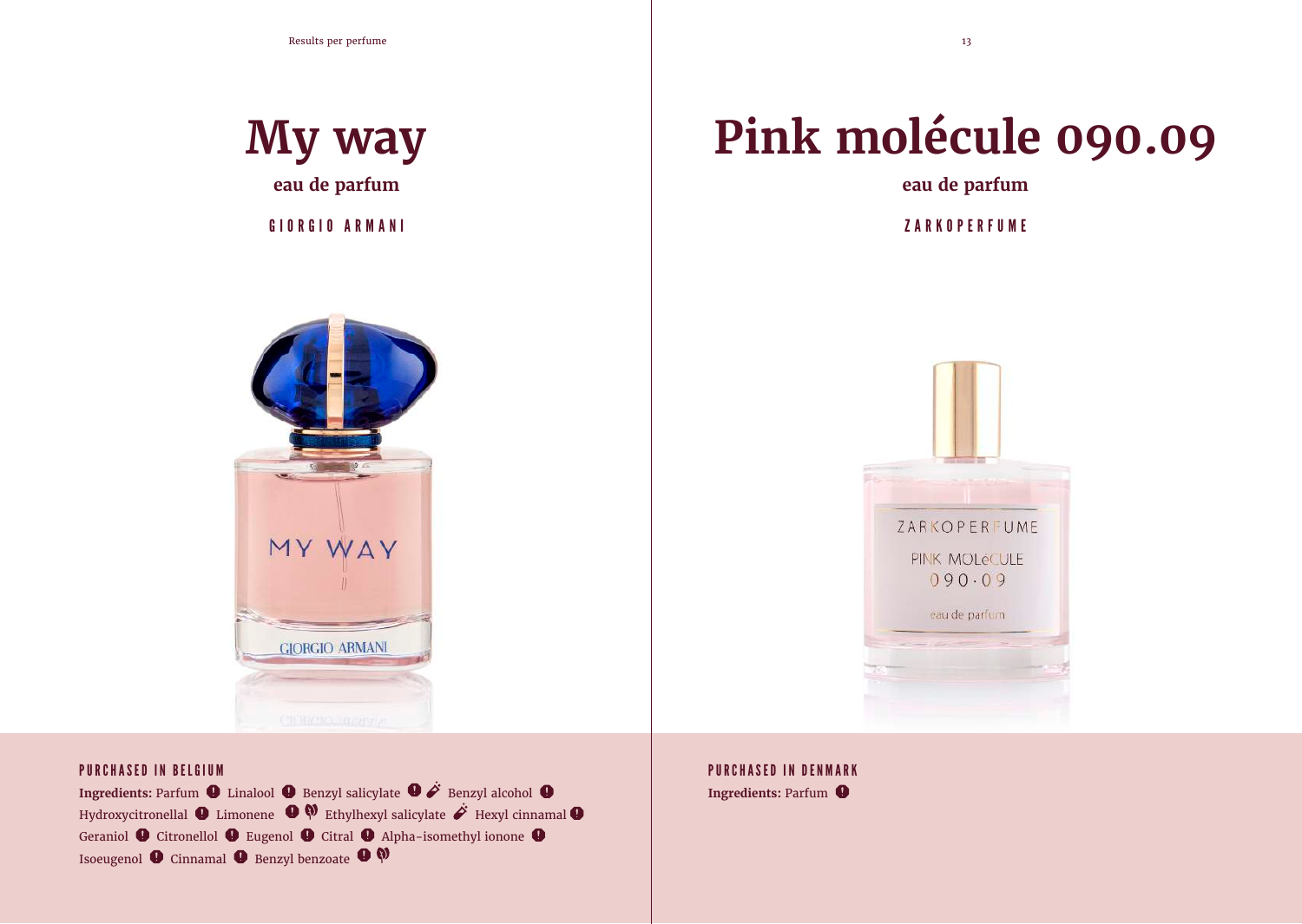

**eau de parfum**

PACO RABANNE CHANEL







#### PURCHASED IN THE NETHERLANDS

**Ingredients:** Parfum  $\bullet$  Limonene  $\bullet$   $\bullet$  Benzyl salicylate  $\bullet$   $\phi$ Alpha-isomethyl ionone  $\bullet$  Hydroxycitronellal  $\bullet$  Ethylhexyl salicylate  $\hat{\mathcal{S}}$ Hexyl cinnamal  $\bullet$  Linalool  $\bullet$  Coumarin  $\bullet$  Citronellol  $\bullet$  Geraniol  $\bullet$  Citral  $\bullet$ Benzyl alcohol  $\bigoplus$  Isoeugenol  $\bigoplus$ 

#### PURCHASED IN THE NETHERLANDS

**Ingredients:** Parfum  $\bullet$  Benzyl alcohol  $\bullet$  Benzyl benzoate  $\bullet$  Benzyl cinnamate  $\bullet$ Benzyl salicylate  $\bullet \nightharpoonup$  Cinnamyl alcohol  $\bullet$  Citral  $\bullet$  Citronellol  $\bullet$  Coumarin  $\bullet$ Eugenol <sup>O</sup> Farnesol O Geraniol O Hydroxycitronellal O Isoeugenol O Limonene  $\bigoplus$   $\emptyset$  Linalool  $\bigoplus$  Alpha-isomethyl ionone  $\bigoplus$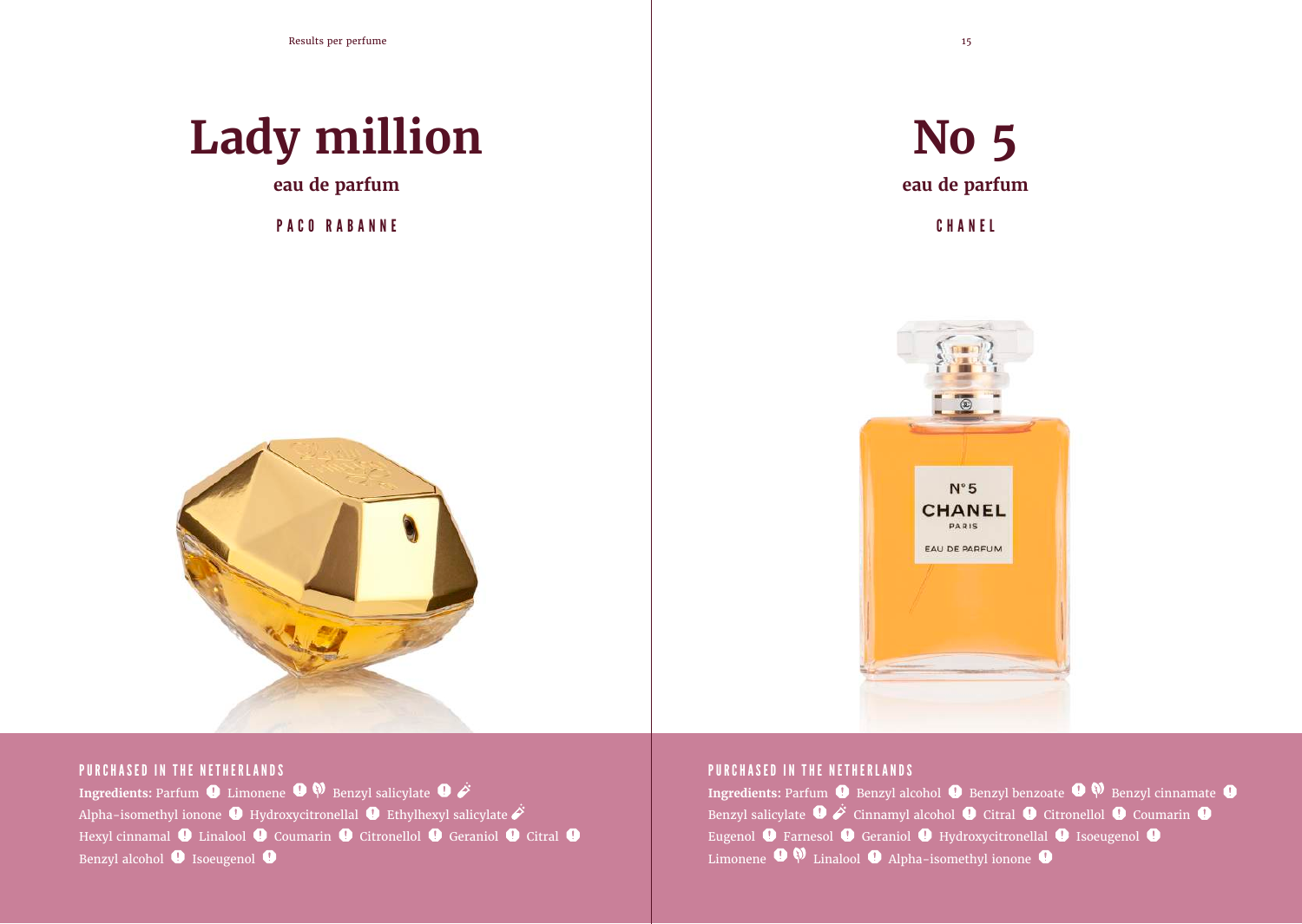

**I**e





**Ingredients: Parfum**  $\bullet$  Linalool  $\bullet$  Hydroxycitronellal  $\bullet$  Benzyl salicylate  $\bullet \neq$ Coumarin  $\bullet$  Ethylhexyl methoxycinnamate  $\bullet \bullet$  Benzyl benzoate  $\bullet \bullet$ Ethylhexyl salicylate  $\dot{\varphi}$  Limonene  $\mathbf 0$   $\mathbf \mathbf \Psi$  Geraniol  $\mathbf 0$  Citronellol  $\mathbf 0$  Isoeugenol  $\mathbf 0$ Hexyl cinnamal  $\bullet$  Benzyl alcohol  $\bullet$  Citral  $\bullet$ 

#### PURCHASED IN THE NETHERLANDS

**Ingredients:** Parfum  $\bullet$  Benzyl salicylate  $\bullet$  **Benzyl alcohol**  $\bullet$ Ethylhexyl methoxycinnamate  $\bigcirc$   $\bullet$  Coumarin  $\bullet$  Limonene  $\bullet$  Geraniol  $\bullet$ Ethylhexyl salicylate  $\dot{\mathbf{\mathcal{S}}}$  Alpha-isomethyl ionone  $\mathbf 0$  Citronellol  $\mathbf 0$  Linalool  $\mathbf 0$ Citral  $\bullet$  Benzyl benzoate  $\bullet$   $\bullet$  BHT  $\dot{\diamond}$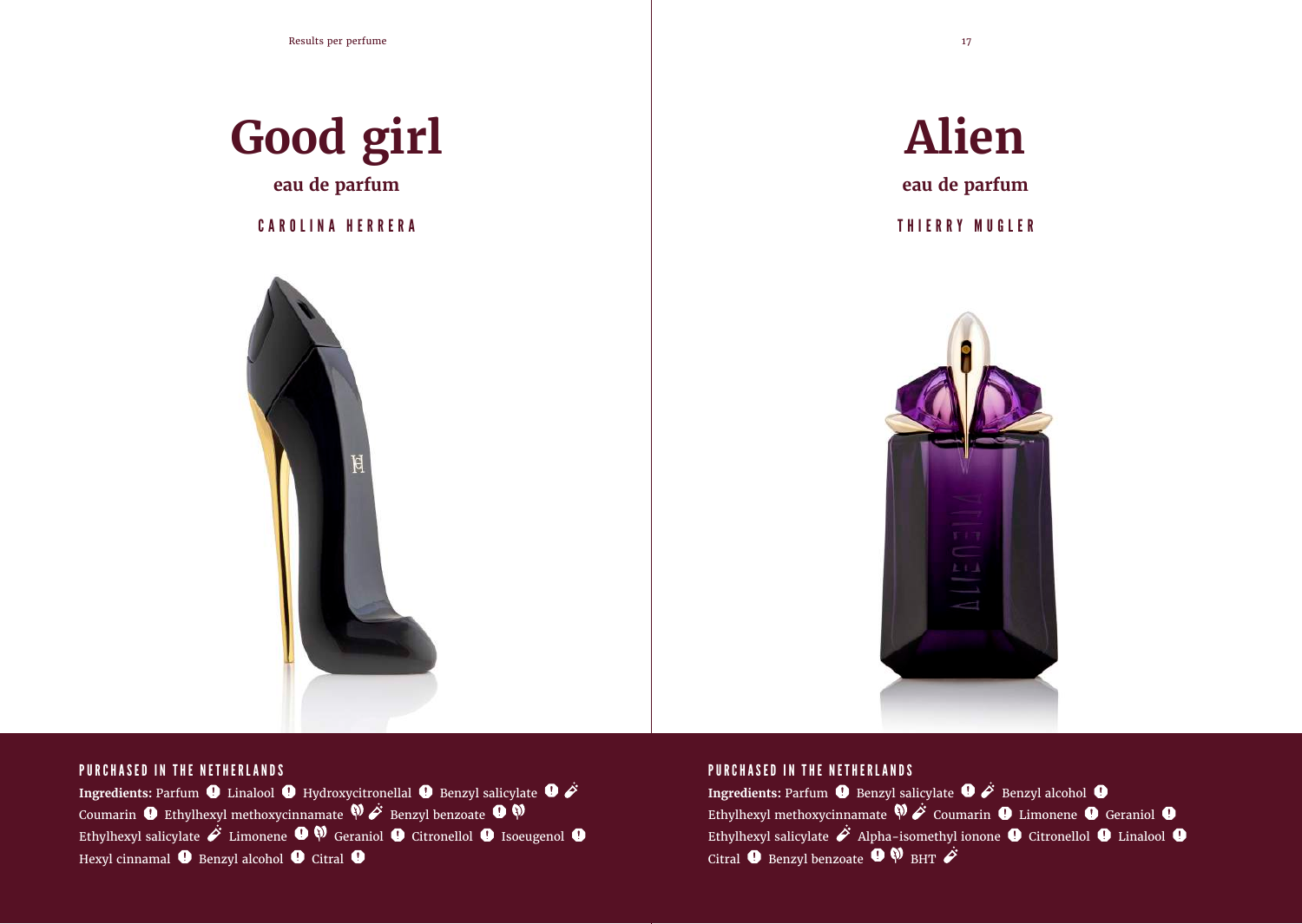Results per perfume 19

### **Perfect**

**eau de parfum**

MARC JACOBS HUGO BOSS



## **The scent**

**eau de parfum**



#### PURCHASED IN DENMARK

**Ingredients:** Parfum  $\bullet$  Ethylhexyl methoxycinnamate  $\bullet \bullet$  Linalool  $\bullet$ Octocrylene  $\dot{\mathcal{L}}$  Alpha-isomethyl ionone  $\mathbf 0$  Hydroxycitronellal  $\mathbf 0$  Citronellol  $\mathbf 0$ Limonene  $\bigoplus$   $\emptyset$  Hexyl cinnamal  $\bigoplus$  Coumarin  $\bigoplus$  Benzyl benzoate  $\bigoplus$   $\emptyset$ Benzyl alcohol  $\bigoplus$  BHT  $\overrightarrow{\mathcal{S}}$ 

#### PURCHASED IN DENMARK

**Ingredients:** Parfum  $\bullet$  Benzyl salicylate  $\bullet \neq$  Ethylhexyl methoxycinnamate  $\bullet \neq$ BHT  $\dot{\varphi}$  Limonene  $\boldsymbol{\Theta}$   $\boldsymbol{\mathsf{\mathbb{V}}}$  Citronellol  $\boldsymbol{\Theta}$  Linalool  $\boldsymbol{\Theta}$  Coumarin  $\boldsymbol{\Theta}$ Benzyl benzoate  $\bullet$   $\bullet$  Hexyl cinnamal  $\bullet$  Hydroxycitronellal  $\bullet$  Citral  $\bullet$ Geraniol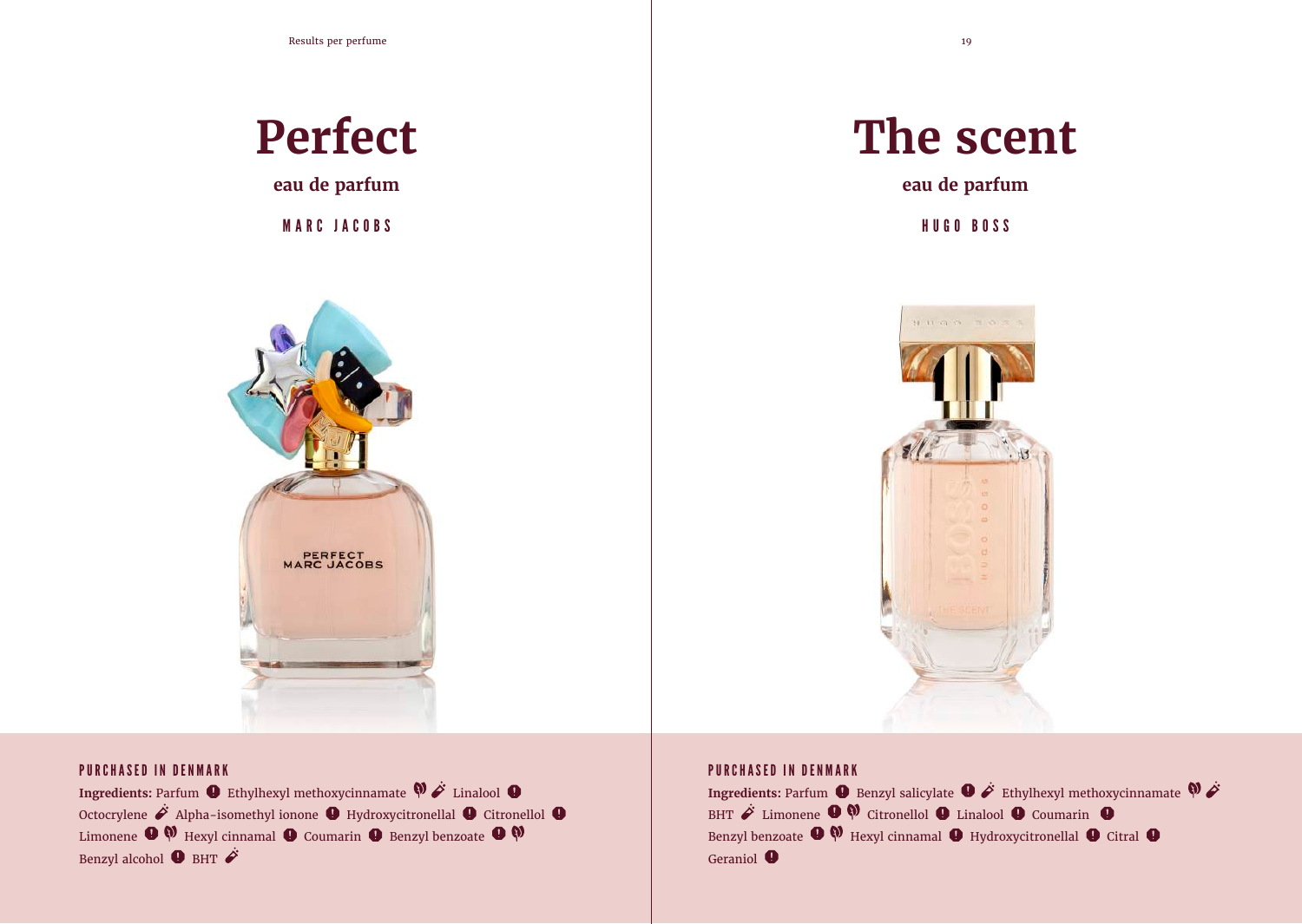## **Flower by Kenzo**

**eau de parfum**





**eau de parfum**

KENZO RALPH LAUREN



#### PURCHASED IN BELGIUM

Ingredients: Parfum  $\bullet$  Geraniol  $\bullet$  Citronellol  $\bullet$  Hydroxycitronellal  $\bullet$ Linalool  $\bigoplus$  Alpha-isomethyl ionone  $\bigoplus$  Limonene  $\bigoplus$   $\bigcirc$  Farnesol  $\bigoplus$ Isoeugenol  $\bullet$  BHT  $\dot{\mathcal{S}}$  Citral  $\bullet$  Benzyl alcohol  $\bullet$  Benzyl benzoate  $\bullet$   $\emptyset$ Coumarin  $\bullet$  Benzyl salicylate  $\bullet \nrightarrow$ 

#### PURCHASED IN BELGIUM

**Ingredients: Parfum**  $\bullet$  **Hydroxycitronellal**  $\bullet$  **Citronellol**  $\bullet$  **Geraniol**  $\bullet$ Benzyl alcohol  $\bigcirc$  Linalool  $\bigcirc$  Alpha-isomethyl ionone  $\bigcirc$  Limonene  $\bigcirc$   $\emptyset$ Hexyl cinnamal  $\bullet$  Coumarin  $\bullet$  Cinnamyl alcohol  $\bullet$  Citral  $\bullet$ Benzyl benzoate  $\mathbf{\Theta} \otimes \mathbb{R}$  Eugenol  $\mathbf{\Theta}$  Farnesol  $\mathbf{\Theta}$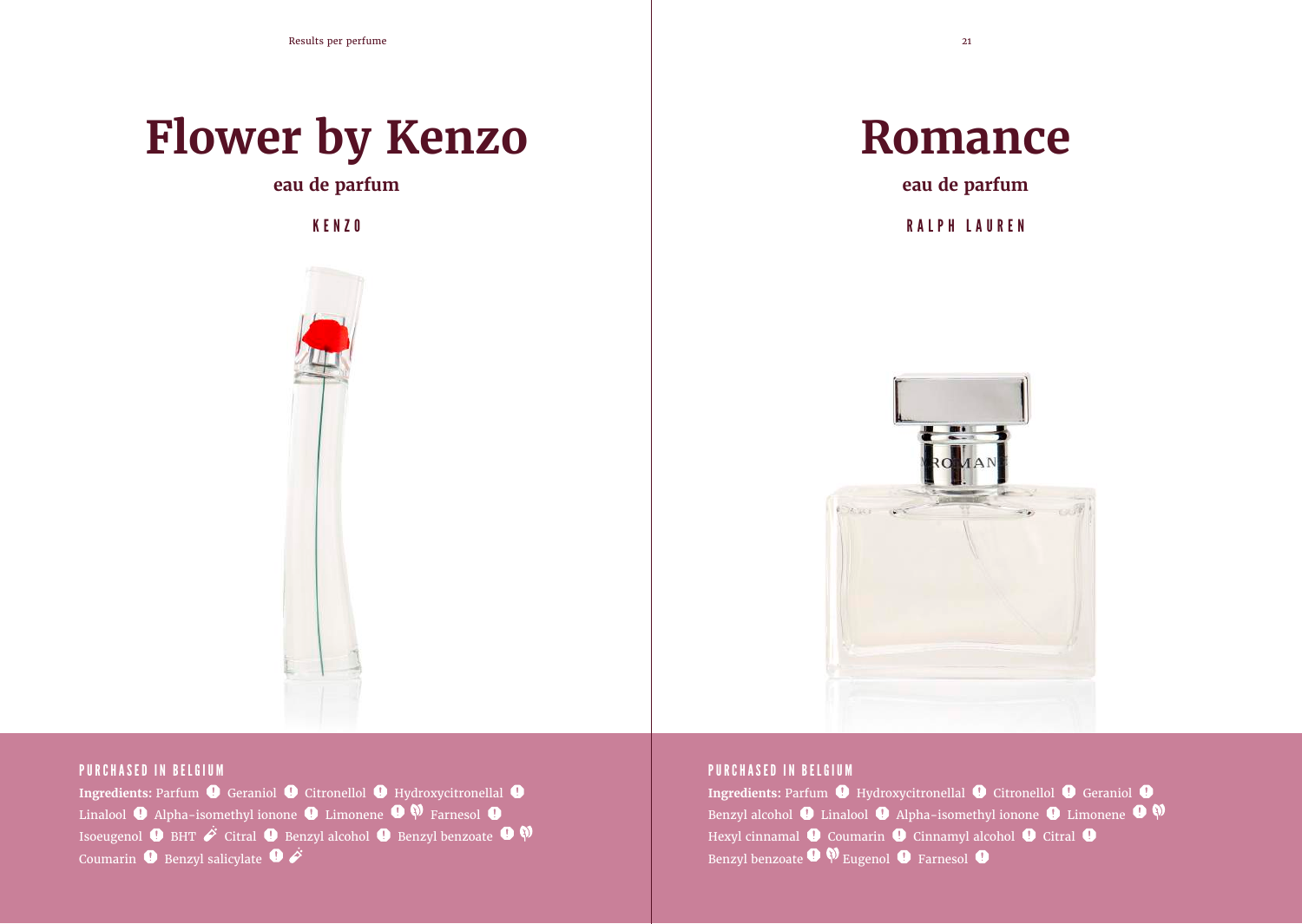Results per perfume 23



**eau de parfum**

YVES SAINT LAURENT ZADIG & VOLTAIRE



## **This is her!**

**eau de parfum**



#### PURCHASED IN DENMARK

**Ingredients:** Parfum **O** Benzyl salicylate  $\bullet \neq$  Benzyl alcohol **O** Hydroxycitronellal  $\bullet$  Hexyl cinnamal  $\bullet$  Limonene  $\bullet$   $\bullet$  Linalool  $\bullet$  Geraniol  $\bullet$ Citronellol  $\bullet$  Cinnamyl alcohol  $\bullet$  Amyl cinnamal  $\bullet$  Citral  $\bullet$  Coumarin  $\bullet$ Benzyl benzoate  $\bigoplus$ 

#### PURCHASED IN BELGIUM

**Ingredients:** Parfum  $\bullet$  Ethylhexyl methoxycinnamate  $\bullet \nearrow$  Coumarin  $\bullet$ Limonene  $\bullet$   $\bullet$  Benzyl benzoate  $\bullet$   $\bullet$  Cinnamyl alcohol  $\bullet$  Isoeugenol  $\bullet$ Linalool  $\bigoplus$  Benzyl alcohol  $\bigoplus$  BHT  $\overrightarrow{\mathcal{S}}$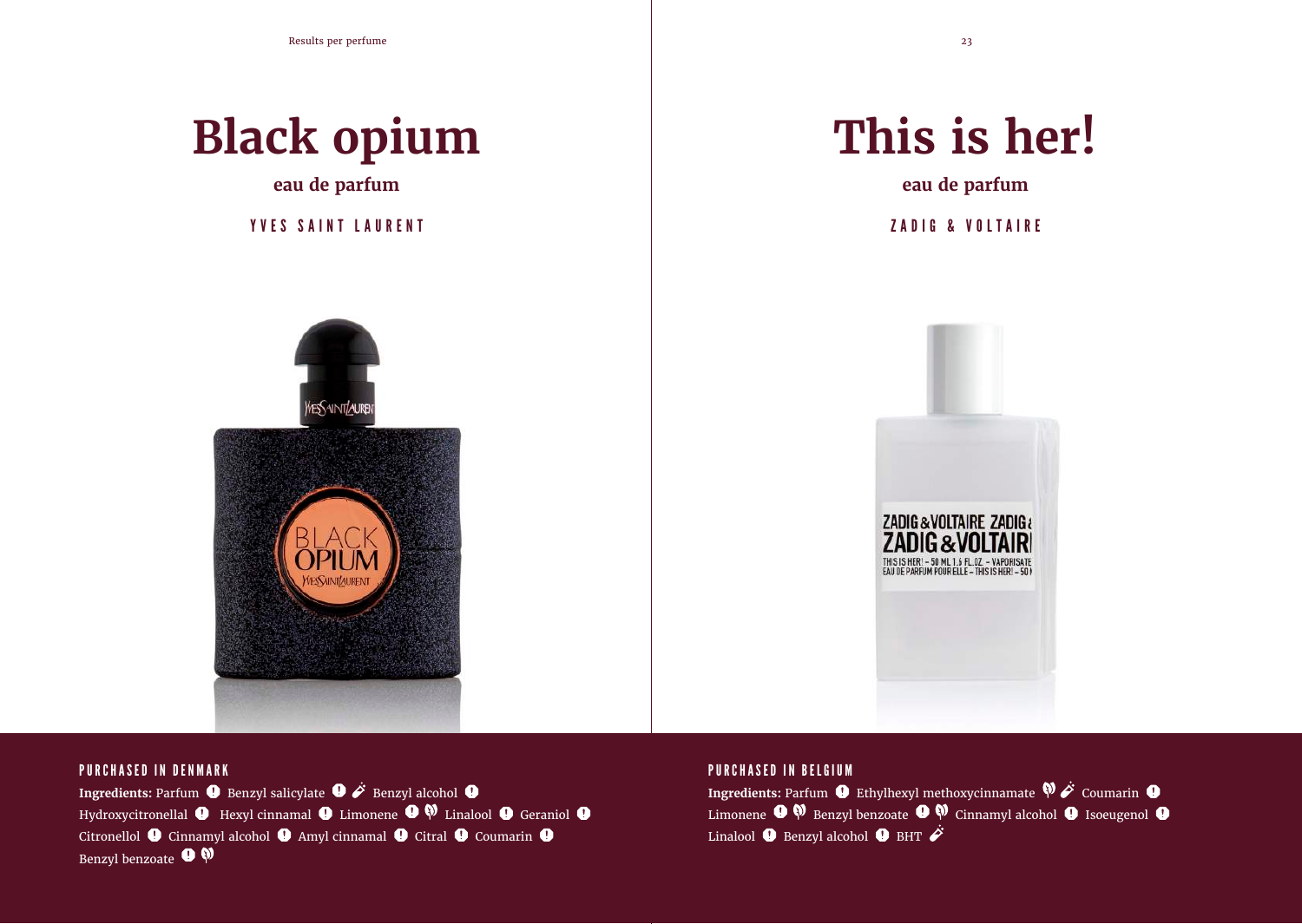Results per perfume 25

# **J´adore**

**eau de parfum**







#### PURCHASED IN DENMARK

**Ingredients: Parfum**  $\bullet$  **Hexyl cinnamal**  $\bullet$  **Benzyl salicylate**  $\bullet \n\hat{\bullet}$  **Citronellol**  $\bullet$ Hydroxycitronellal  $\bullet$  Alpha-isomethyl ionone  $\bullet$  Citrus aurantium amara flower water  $\bigoplus$  Benzyl benzoate  $\bigoplus$   $\emptyset$  Limonene  $\bigoplus$   $\emptyset$  Linalool  $\bigoplus$  Geraniol  $\bigoplus$  Citral  $\bigoplus$ Benzyl alcohol  $\bullet$  Benzyl cinnamate  $\bullet$  Cinnamyl alcohol  $\bullet$  Farnesol  $\bullet$ 

#### PURCHASED IN DENMARK

**Ingredients:** Parfum  $\bullet$  Benzyl salicylate  $\bullet \neq$  Benzyl alcohol  $\bullet$  Ethylhexyl methoxycinnamate  $\mathbf{\hat{P}} \times \mathbf{L}$  Linalool  $\mathbf{O}$  Limonene  $\mathbf{O} \mathbf{\hat{P}}$  Ethylhexyl salicylate  $\mathbf{\hat{P}}$ Hydroxycitronellal  $\bullet$  Hexyl cinnamal  $\bullet$  Geraniol  $\bullet$  Cinnamyl alcohol  $\bullet$  BHT  $\dot{\mathscr{E}}$ Alpha-isomethyl ionone  $\bullet$  Citronellol  $\bullet$  Eugenol  $\bullet$  Citral  $\bullet$  Benzyl benzoate  $\bullet \, \emptyset$ Farnesol **O** Coumarin **O**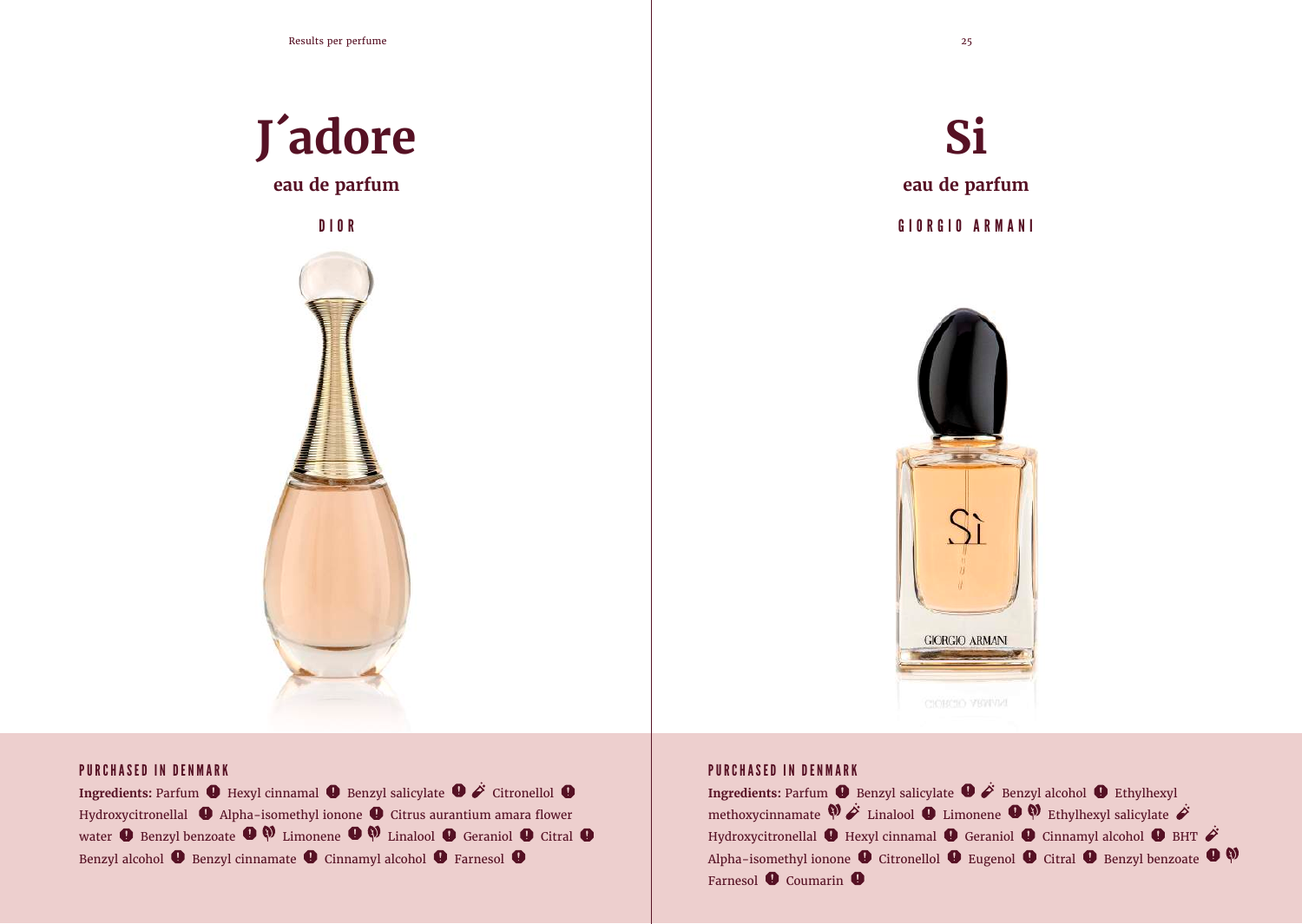### **Scandal**

**eau de parfum**

#### JEAN PAUL GAULTIER



## **La vie est belle**

**eau de parfum**

LANCÔME



#### PURCHASED IN BELGIUM

**Ingredients:** Parfum  $\overline{\bullet}$  Benzyl salicylate  $\overline{\bullet}$   $\overrightarrow{F}$  Limonene  $\overline{\bullet}$ Ethylhexyl methoxycinnamate  $\mathbf{\hat{P}} \times \mathbf{L}$  Linalool  $\mathbf 0$  Coumarin  $\mathbf 0$ Ethylhexyl salicylate  $\ddot{\mathcal{O}}$  Alpha-isomethyl ionone  $\bullet$  Citral  $\bullet$  Geraniol  $\bullet$ Benzyl alcohol  $\bullet$  Benzyl benzoate  $\bullet$   $\bullet$ 

#### PURCHASED IN DENMARK

**Ingredients: Parfum**  $\overline{\mathbf{0}}$  **Linalool**  $\overline{\mathbf{0}}$  **Benzyl salicylate**  $\overline{\mathbf{0}}$  $\overrightarrow{\mathbf{y}}$  **Limonene**  $\overline{\mathbf{0}}$  $\overline{\mathbf{y}}$ Ethylhexyl methoxycinnamate  $\Psi \dot{\mathcal{S}}$  BHT  $\dot{\mathcal{S}}$  Geraniol  $\blacksquare$  Alpha-isomethyl ionone  $\blacksquare$ Coumarin  $\bullet$  Farnesol  $\bullet$  Citral  $\bullet$  Citronellol  $\bullet$  Benzyl alcohol  $\bullet$ Benzyl benzoate  $\bigcirc$   $\mathbb{Q}$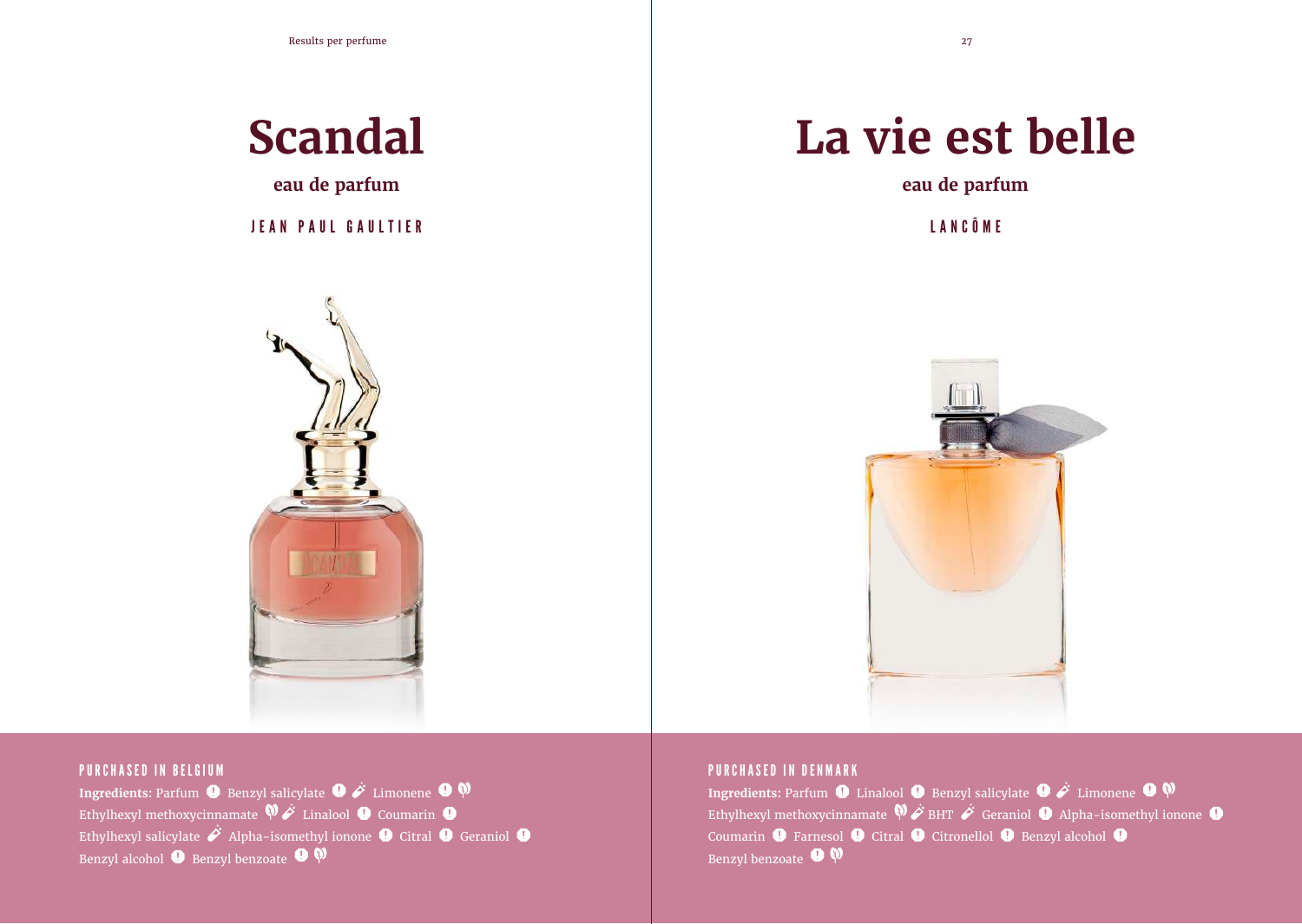

**eau poivrée eau de parfum**

## **Flowerbomb nectar**

**eau de parfum**

HERMÈS VIKTOR&ROLF





#### PURCHASED IN THE NETHERLANDS

**Ingredients:** Parfum  $\bullet$  Limonene  $\bullet$   $\bullet$  Ethylhexyl methoxycinnamate  $\bullet$ Alpha-isomethyl ionone **O** Benzyl salicylate  $\bullet$  **BHT**  $\bullet$  Ethylhexyl salicylate  $\bullet$ Hydroxycitronellal  $\bullet$  Butylphenyl methylpropional  $\bullet \nearrow \bullet$  Coumarin  $\bullet$ Citronellol  $\bullet$  Linalool  $\bullet$  Geraniol  $\bullet$  Eugenol  $\bullet$  Benzyl alcohol  $\bullet$  Farnesol  $\bullet$ Citral  $\bullet$  Benzyl benzoate  $\bullet$   $\bullet$  Disodium EDTA  $\bullet$ 

#### PURCHASED IN THE NETHERLANDS

**Ingredients:** Parfum  $\bullet$  Benzyl salicylate  $\bullet$   $\overrightarrow{P}$  Linalool  $\bullet$  Benzyl alcohol  $\bullet$ Ethylhexyl salicylate  $\ddot{\mathcal{S}}$  Hydroxycitronnellal  $\bullet$  Limonene  $\bullet$   $\bullet$  Coumarin  $\bullet$ Geraniol  $\bigoplus$  Benzyl benzoate  $\bigoplus$   $\bigotimes$  Citral  $\bigoplus$  Citronellol  $\bigoplus$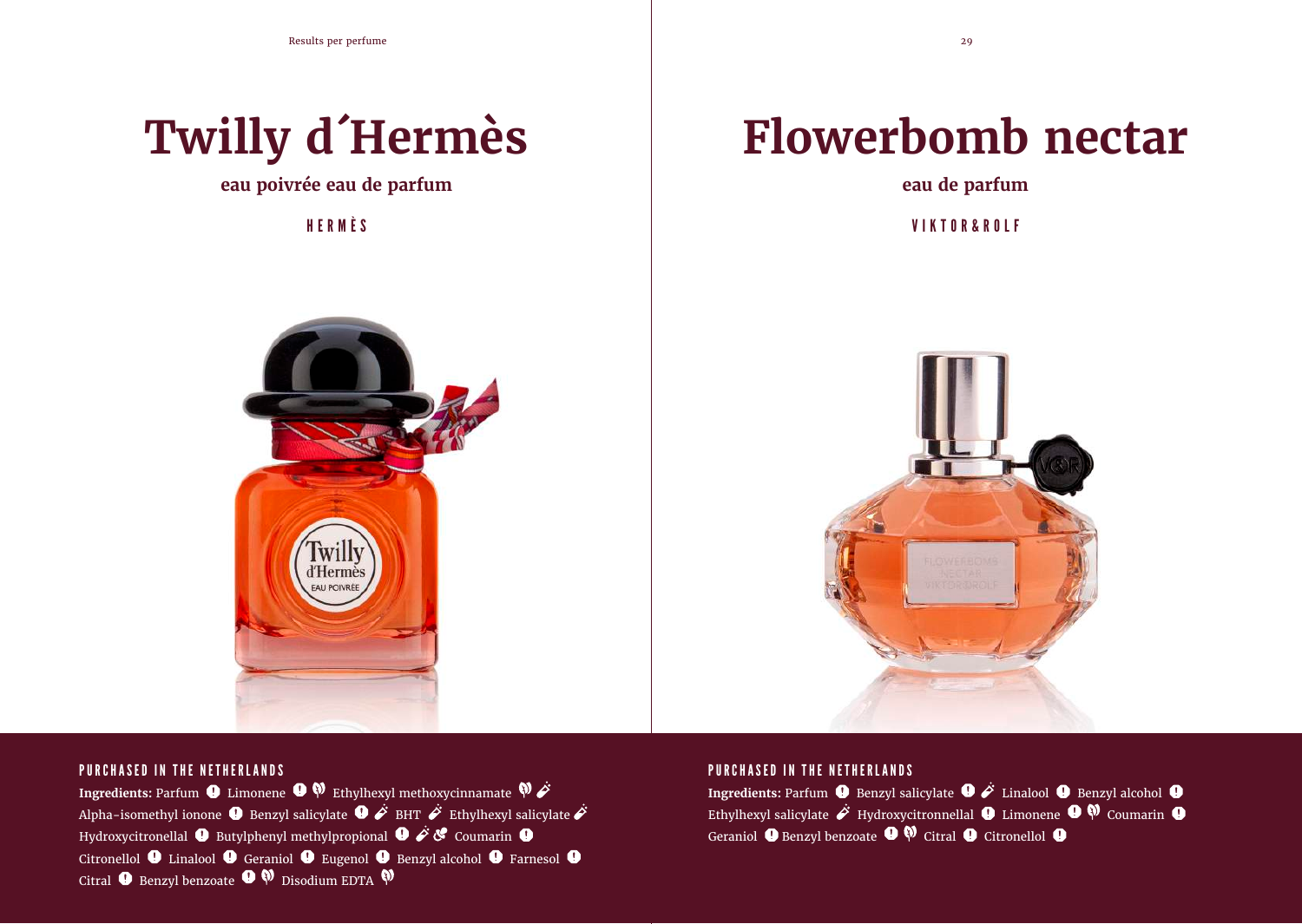

**eau de parfum**



## **L´Interdit**

**eau de parfum**

CHLOÉ GIVENCHY



#### PURCHASED IN THE NETHERLANDS

**Ingredients: Parfum**  $\bullet$  **Ethylhexyl methoxycinnamate**  $\bullet \bullet$ Hydroxycitronellal  $\bullet$  Octocrylene  $\dot{\mathcal{E}}$  BHT  $\dot{\mathcal{E}}$  Limonene  $\bullet$   $\bullet$  Hexyl cinnamal  $\bullet$ Benzyl salicylate  $\mathbf{\Theta} \nleq$  Citronellol  $\mathbf{\Theta}$  Linalool  $\mathbf{\Theta}$  Geraniol  $\mathbf{\Theta}$ Alpha-isomethyl ionone

#### PURCHASED IN BELGIUM

**Ingredients:** Parfum  $\bullet$  Ethylhexyl methoxycinnamate  $\bullet \bullet$  Linalool  $\bullet$ Limonene  $\bullet$   $\lozenge$  Citronellol  $\bullet$  Geraniol  $\bullet$  BHT  $\dot{\nearrow}$  Benzyl salicylate  $\bullet$   $\lozenge$ Eugenol  $\bullet$  Alpha-isomethyl ionone  $\bullet$  Citral  $\bullet$  Coumarin  $\bullet$  Benzyl alcohol  $\bullet$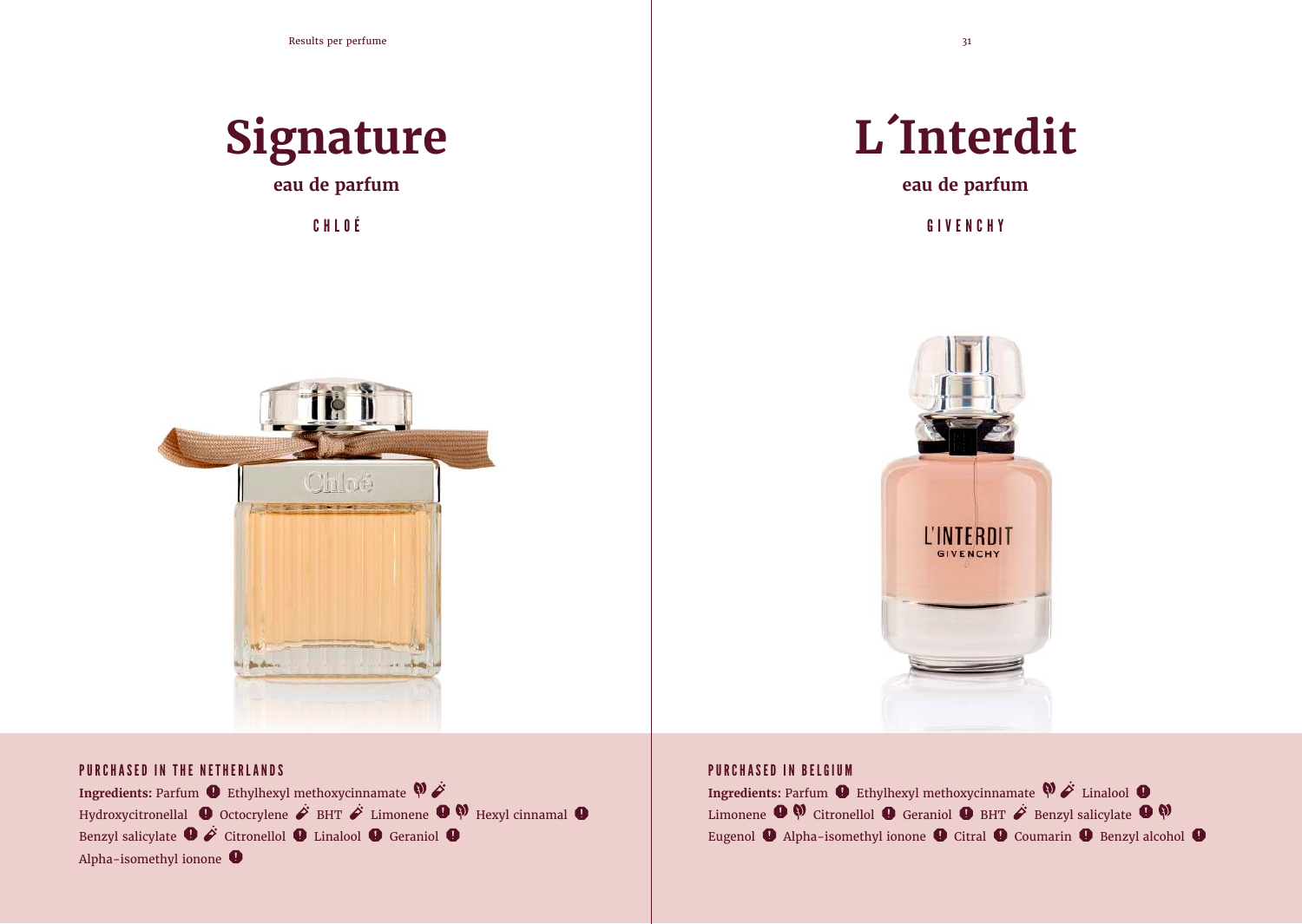### S P O T L I G H T O N E N D O C R I N E D I S R U P T I N G C H E M I C A I S

**The use of EDCs is on the rise** Human biomonitoring studies have found EDCs in Europeans'  $urine^{10}$  and blood<sup>11</sup>. EDCs have also been detected in amniotic fluid<sup>12</sup> and breast milk, indicating that children are exposed before and shortly after birth.

As early as 2012, the World Health Organization (WHO) $13$  warned that endocrine disrupting chemicals pose a global threat. Eight years later, the European Commission emphasised that the use of EDCs is on the rise, which poses serious risks to human health and creates an economic cost to society.14 EDC exposure during foetal development may result in negative effects on brain development and growth.15 Furthermore, EDCs have been linked to reproductive<sup>16</sup> and fertility problems, such as

drastically falling sperm counts, as well as hormone-dependent cancers, such as prostate and breast cancer.

#### **Breast cancer and EDCs**

In 2020, female breast cancer was the most commonly diagnosed cancer with 2.3 million new cases worldwide and the highest incidence in developed countries.<sup>17</sup> Around 80% of breast cancers are oestrogen-dependent. A known risk of prolonged exposure to oestrogens is the development of breast cancer. Most EDCs have oestrogenic or antiandrogenic properties and can stimulate cell proliferation and migration, enhancing cancer development and progression as well as reducing the effectiveness of chemotherapy.18,19 Three substances detected in perfume -

**EDCs have been linked to fertility problems and hormonedependent cancers such as prostate and breast cancer.**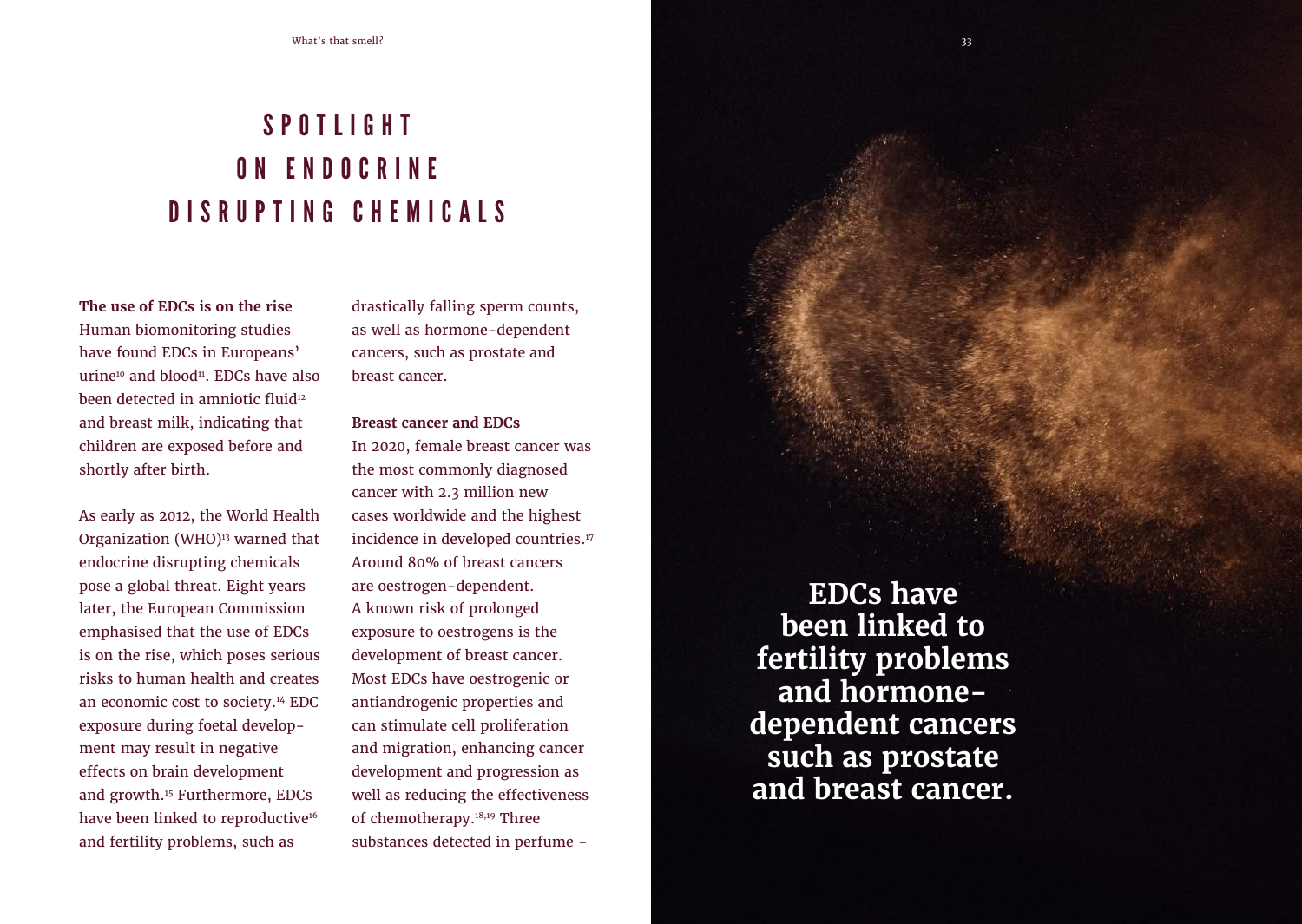**Vulnerable groups such as pregnant and breastfeeding women, young children, teenagers and patients receiving anti-cancer treatment should be protected from exposure to EDCs.**

benzyl salicylate, BHT and butylphenyl methylpropional – have been shown to interfere with oestrogenic pathways and may therefore increase the risk of breast cancer.20,21

The pervasive presence of EDCs results in lifelong exposure. EDCs can be transferred from the mother to the foetus via the placenta and to the newborn through breast milk. Vulnerable groups, such as pregnant and breastfeeding women, young children, teenagers and patients receiving anti-cancer treatment, should therefore be protected from continuous exposure to EDCs.

Over a thousand chemicals are suspected to have endocrine disrupting properties.<sup>22</sup> At

present, only a handful of these substances have been regulated in the European Union. In the Chemicals Strategy for Sustainability, the European Commission acknowledges that the current regulatory framework is unfit to identify and regulate endocrine disruptors. As a result of the absence of a firm regulatory framework on EDCs in the EU, several countries, including Denmark and France, have put in place a national action plan to protect their citizens from EDCs. Moreover, national authorities in Belgium, Sweden, Denmark, France, Spain and the Netherlands have set up a website called Endocrine Disruptor Lists (EDlists.org) to help improve transparency and the identification of endocrine disrupting chemicals.<sup>23</sup>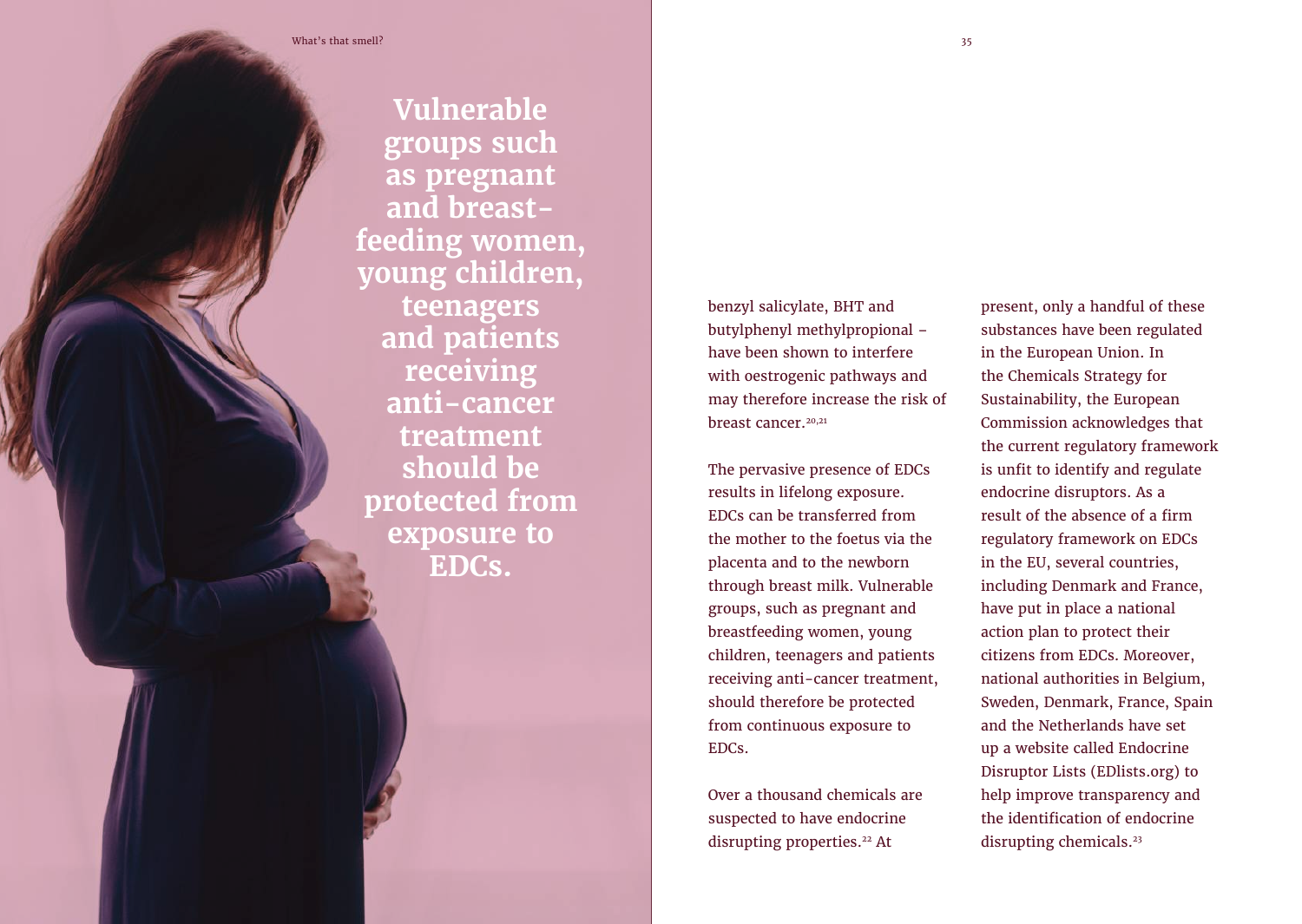### INTERVIEW WITH ANNA-MARIA ANDERSSON WHY DENMARK TAKES E D C S S E R I O U S L Y



*Anna-Maria Andersson is head of the Danish Centre on Endocrine Disruptors (CeHoS)*

In the early nineties, a shockwave went through Denmark. No fewer than 30 per cent of Danish men were experiencing fertility problems and the incidence of testicular cancer was increasing at an unprecedented rate.24 Danish academia and medical groups sounded the alarm bell, indicating that industrial chemicals and endocrine disrupting chemicals in particular were to blame for the sharp increase in these conditions. The Danish government responded with a national strategy intended to reverse the trend. Pillars of the strategy were research, raising awareness and policy measures, such as national bans on certain hazardous chemicals, green public procurement and tax measures, to discourage the use of endocrine disrupting chemicals.

*Could you elaborate on the work of the Centre on Endocrine Disruptors?*

The centre is an interdisciplinary scientific network without walls, consisting of three research groups.

- 1. A research group at the Rigshospitalet, which studies endocrine diseases and reproduction. Furthermore, this group is involved in population studies and human biomonitoring.
- 2. A research group at the University of Southern Denmark, which, among other things, studies the effects of endocrine disruptors on fish and the aquatic environment. Furthermore, this group develops new test methods for EDCs.
- 3. A research group at the Danish Technical University, which specialises in reproductive toxicology.

The main purpose of the CeHoS is to build and gather new knowledge on endocrine disrupting chemicals (EDCs) with the focus on providing information requested in connection with the preventive work of the regulatory authorities.

*Denmark is seen by many as a frontrunner in research, raising public awareness and government measures to protect citizens against exposure to EDCs. Why are EDCs such a priority issue in Denmark (whereas other EU countries do not see EDCs as a problem)?*

In the 1990s, Denmark regrettably held the world record for incidences of testicular cancer. We were also seeing many young men with suboptimal semen quality. That did not necessarily mean they could not father a child, but they would probably need help. Today, 10% of parents in Denmark receive some sort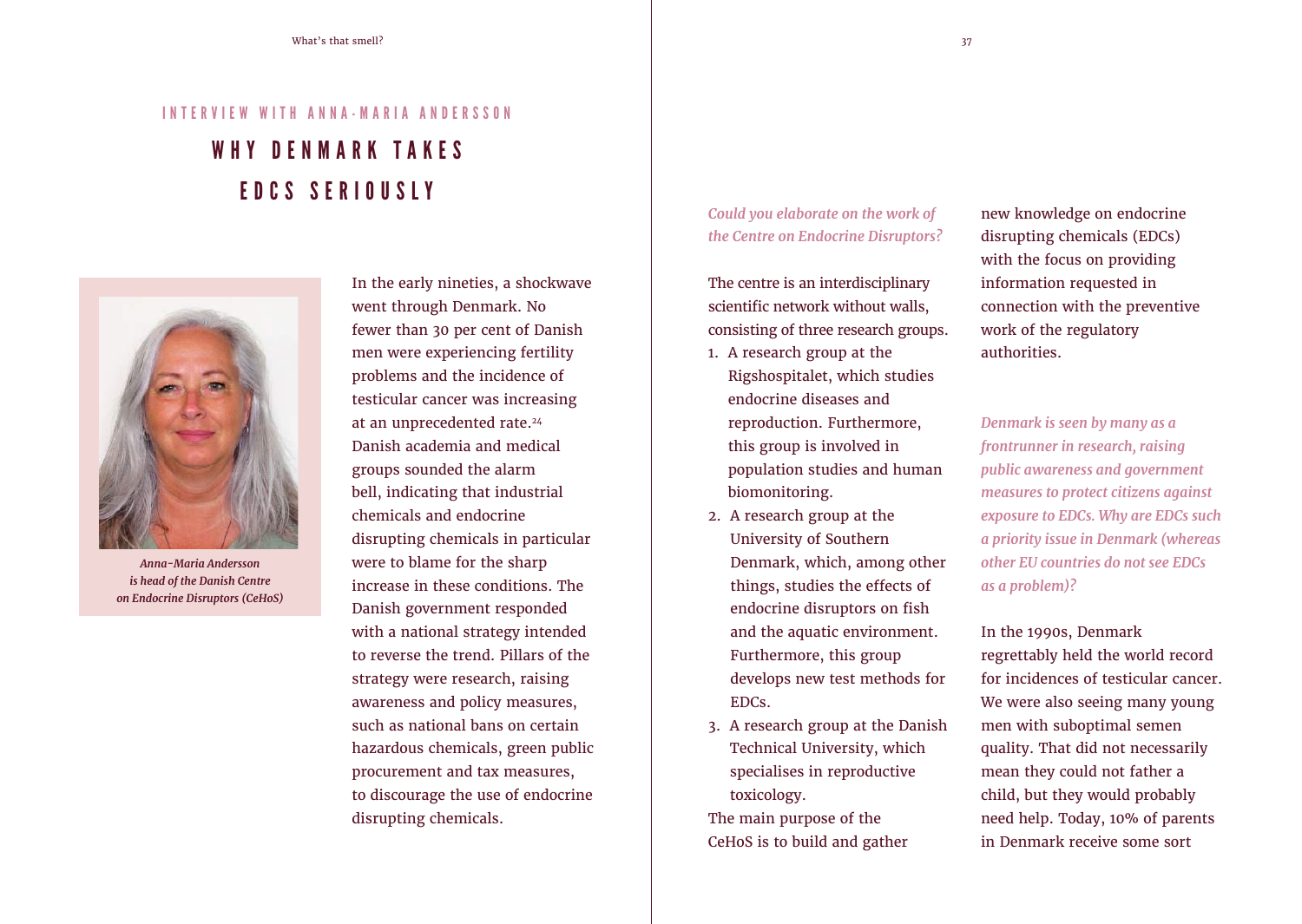of reproductive assistance to get pregnant. It is often said that the reason for this is that woman today tend to have children when they are older than in previous decades. That is not entirely fair. There is sufficient evidence that male subfertility plays an important role.

Scientists and the medical profession in Denmark, and Dr Niels Skakkebaek in particular, raised the alarm regarding an increase in reproductive healthrelated problems in Denmark, to which the government responded with a national approach to deal with this challenge.

#### *Why should we be concerned about EDCs?*

Because hormones have a very important signalling function that regulates functions in the body. EDCs can interrupt that signalling function. This may

lead to very obvious effects, such as malformations in the male reproductive organs, but more subtle changes may also occur and only manifest later in life. For example, exposure to EDCs may lead to a small change in the functioning of the pancreas, which may contribute to the development of obesity or diabetes later in life.

*Our tests showed that several suspected EDCs were present. Should we be concerned aboutsuspected EDCs?*

Many chemicals on the market today were introduced before EDCs became an issue. Thousands of these chemicals were never properly tested for endocrine disrupting properties, which means that we have a data gap and are therefore engaged in a huge human experiment. Since there are so many suspected

EDCs, it is important that we do not evaluate them one by one. This takes too much time. Group evaluation for similar EDCs could help to speed up the process. An important impediment is that the level of evidence needed to prove that a substance is an endocrine disruptor is very high and very complex, which also slows down the process of identification. I also think that producers should be required to prove that a substance they wish to place on the market is not an EDC. In the meantime, the work of consumer organisations is important and helps to inform consumers about how they can reduce their exposure to EDCs.

#### *Are there any hopeful/positive developments in the area of EDCs?*

Yes, both the EU Green Deal and the EU Chemicals strategy for sustainability are important signals that the EU is taking this issue seriously. I see this as a leap forward.

*What would be your best advice to consumers to avoid EDCs?* 

I would go for less chemicals. This is not always possible, but choosing products with ecolabels is a good start and a step that does not require expertise in reading and understanding content lists. If a certain nonecolabel product is very important to you because it smells very nice or works very well, keep it, but try to go for a fragrancefree option or a product with an ecolabel for your other personal care or cleaning products. This is especially important for pregnant women or women considering becoming pregnant.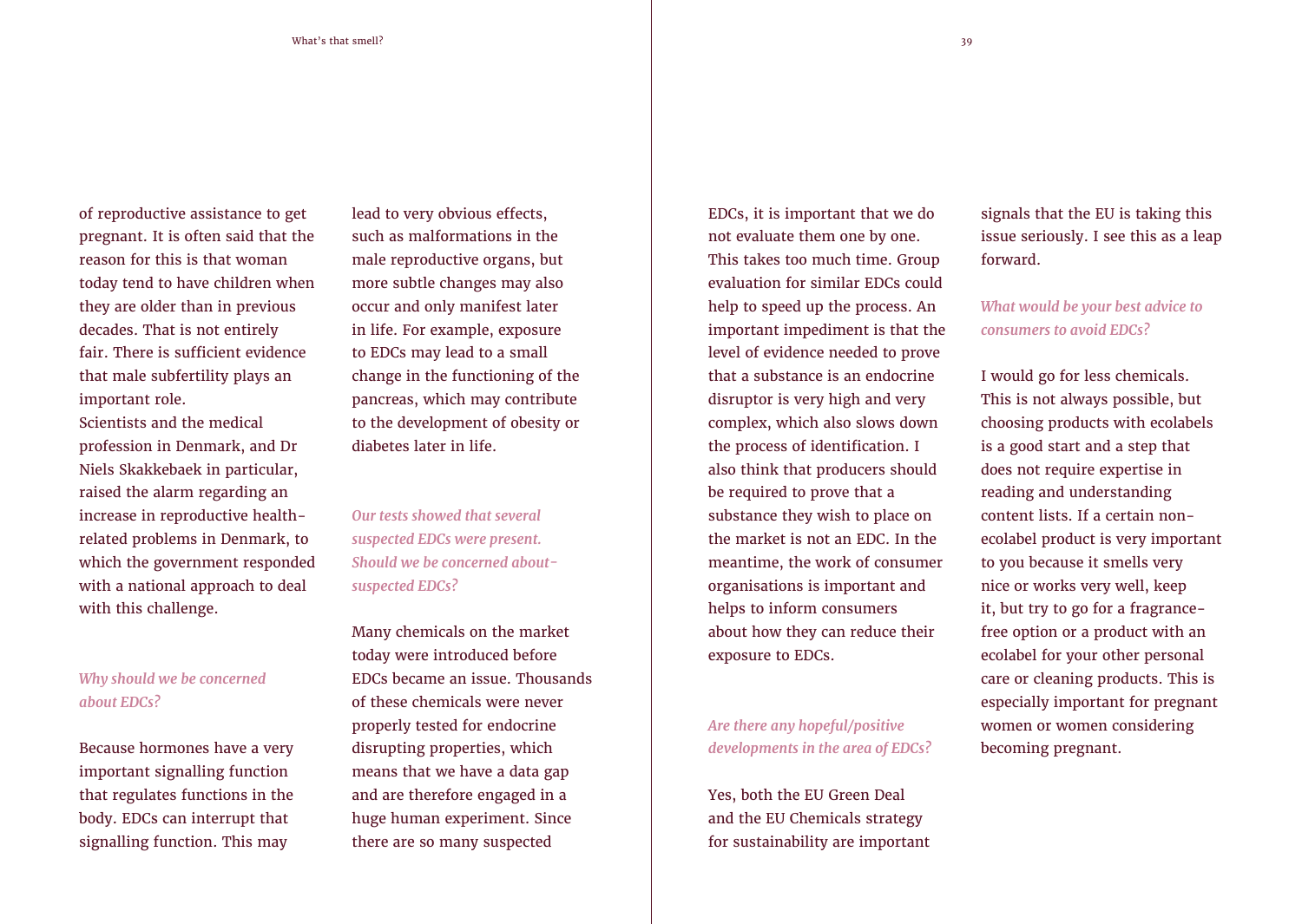### HOW PERFUMES ARE LABELLED IN THE EU

According to the European regulation on cosmetic products<sup>25</sup>, the list of ingredients should appear in descending order of weight. Ingredients in concentrations lower than 1% may be listed in any order after those in concentrations higher than 1%. However, perfume aromatic compositions and their raw materials need only be referred to as 'parfum' or 'aroma'. This means that ingredients that together comprise the perfume or aroma are not specified on the ingredient list. The reason for this is that perfume composition is protected as a trade secret. The current system of fragrance safety is based on self regulation. It is managed by the International Fragrance Association (IFRA) and its research branch, the Research Institute for Fragrance Materials (RIFM). It is unclear to what extent the responsible authorities in the EU member states monitor the compliance of fragrance ingredients with the cosmetics regulation.

The EU has seen positive developments in terms of transparency. Currently, 26 fragrance allergens should be listed on the packaging. The European Commission is expected to expand the current list of allergens with another 62 allergens that are common in fragrance.<sup>26</sup>

### **Take home messages**

In the 20 popular perfumes that were purchased in Belgium, Denmark and the Netherlands, suspected endocrine disruptors, allergens, a reprotoxic substance and chemicals that are problematic for the environment were found.

Only two perfumes contained no suspected endocrine disrupting chemicals. The rest all contained one or more suspected EDCs.

Although steps have been taken at EU level to improve transparency regarding fragrance ingredients, producers are still not obliged

to provide full transparency. Consumers have the right to know which chemicals are used in their perfume, so they can make an informed decision.

In the absence of a firm regulatory framework in the EU, vulnerable groups are at risk, including pregnant and breastfeeding women, children and people with a serious health condition, such as cancer. They should receive support to reduce their exposure to EDCs. Information campaigns targeting vulnerable groups and health professionals could help them make decisions to reduce their exposure.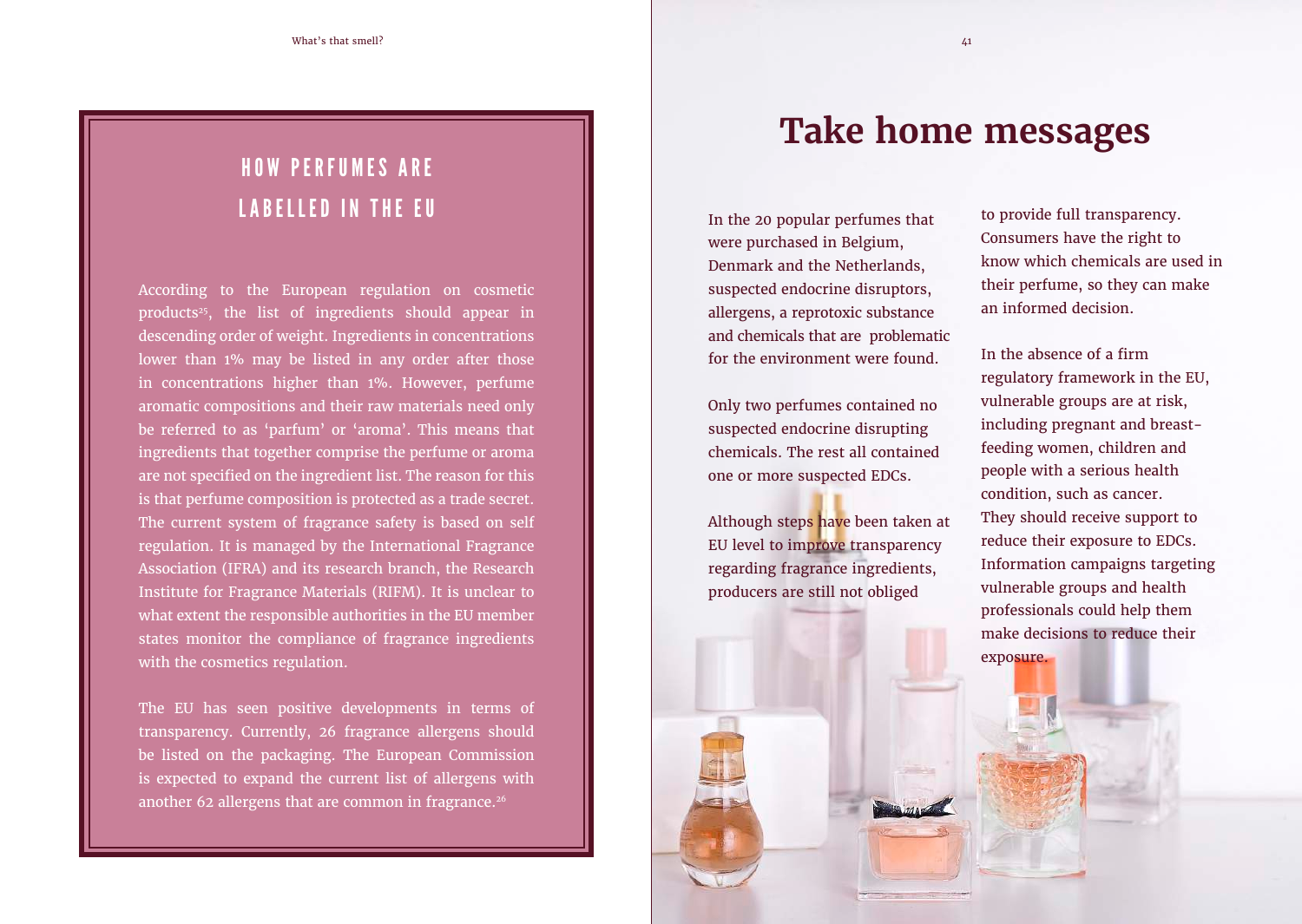### **Tips for consumers**

FRAGRANCE

#### REDUCE YOUR DAILY FRAGRANCE EXPOSURE

In addition to your favourite perfume, many of your personal care and cleaning products contain fragrances. When you add up all the chemicals from these products, you may be exposed to a cocktail of problematic chemicals. It therefore makes sense to try to minimise your exposure to fragrances. For some of you, it may be very difficult to part with your favourite perfume. In that case, you could consider using it for special occasions only or spraying the perfume on your clothes instead of your skin (but beware of stains on your clothes). You might also consider choosing fragrance-free options in other





**There are trusted labels out there to help you find fragrance-free options, such as the blue label certified by** *Asthma Allergy Denmark* **and** *Allergy Certified***. Products with these labels are widely available throughout Europe.** 

personal care products you use, to reduce your total exposure. You should also be aware that body lotion and deodorants are among the biggest contributors to perfume allergy.

#### ALWAYS GO FOR A F R A G R A N C E - F R E E O P T I O N FOR CHILDREN

When children are exposed to fragrance, they risk developing lifelong allergies. Still, fragrance is used in personal care products for children and even newborns. And it can also be found in less obvious products, like toys. If you want to be sure, check the packaging as fragrance allergens in toys must be mentioned on the label.

#### REDUCE YOUR EXPOSURE TO ENDOCRINE DISRUPTING C H E M I C A L S

In this study, we found the following suspected EDCs:

• Benzyl salicylate

- BHT
- Butylphenyl methylpropional
- Ethylhexyl methylcinnamate
- Ethylhexyl salicylate
- Octocrylene

Several other suspected EDCs are used in cosmetics, such as benzophenones, parabens, cyclopentasiloxane, cyclomethicone, ethyl salicylate, homosalate, resorcinol and salicylic acid. Forbrugerrådet Tænk has found 29 different suspected EDCs in cosmetics.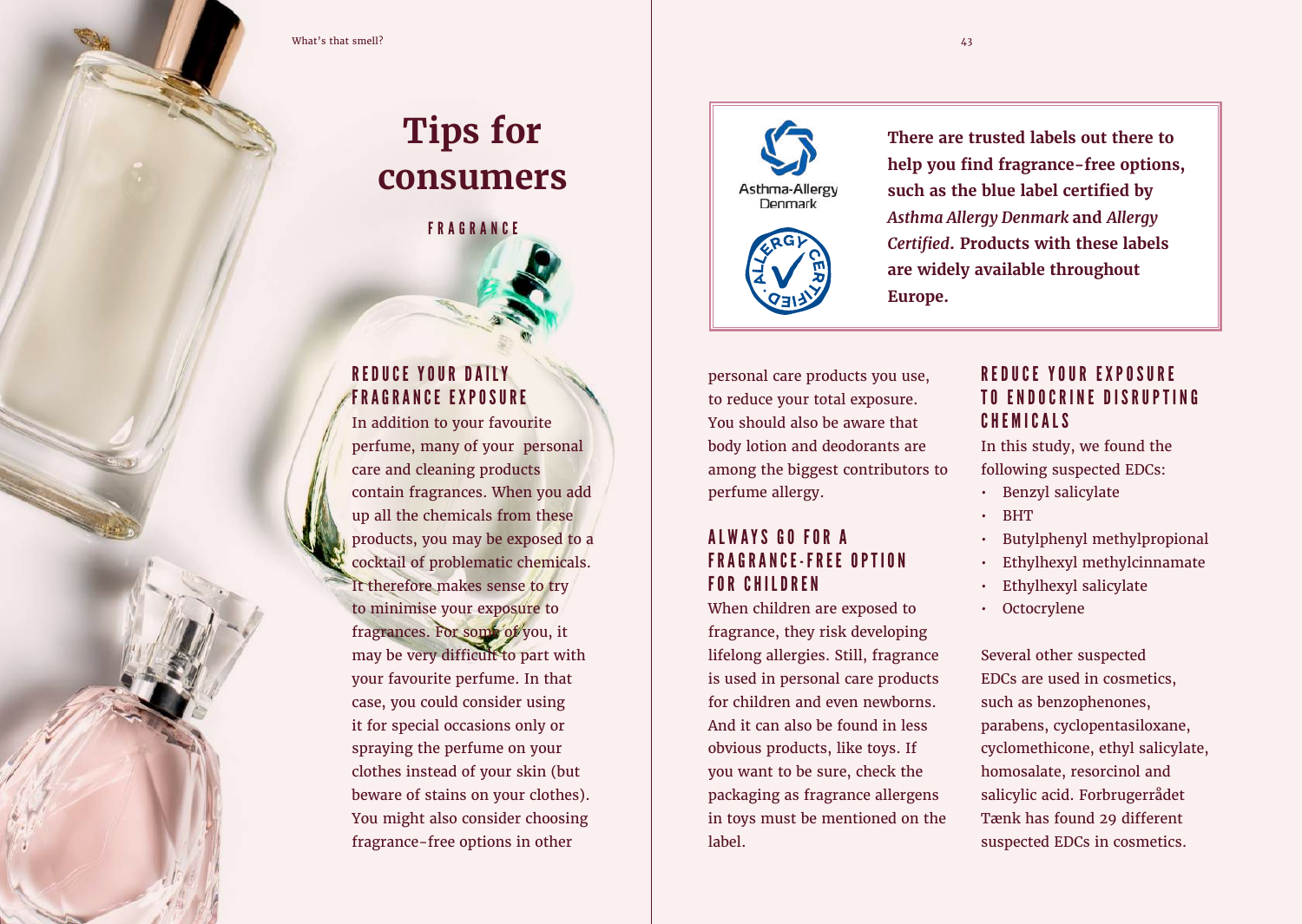What's that smell? A set of the set of the set of the set of the set of the set of the set of the set of the set of the set of the set of the set of the set of the set of the set of the set of the set of the set of the set

**Looking for these suspected EDCs on the label is one way of avoiding the substances, but it is not an easy task. The good news is that there are digital tools available to help you avoid them. Several apps are available to help you identify suspected endocrine disrupting chemicals or other substances of concern.** 



If you don't feel like using an app, a very good alternative to reduce your exposure to EDCs is to look out for products that have a trusted ecolabel, such as the Nordic Swan and the EU Ecolabel.



#### KEMILUPPEN

An app developed by Forbrugerrådet Tænk for Danish consumers, Kemiluppen rates cosmetic products A, B or C based on the content. By scanning the barcode of a product, consumers can identify substances of concern, such as suspected endocrine disrupting chemicals and allergens. The app is available in Danish.



TOX FOX

Tox Fox is an app developed by German organisation BUND. By scanning a barcode, consumers can identify suspected endocrine disrupting chemicals and nanoparticles in consumer items such as cosmetics. The app is available in German.



The Yuka app was developed by an independent French organisation. By scanning the barcodes of food and personal care products, the platform rates the item and offers detailed information. Since January 2018, about 2 million products have been registered (including 70% of food products and 30% of cosmetic products). The app is available in five languages (French, English, Spanish, Italian and German) and is available in France, Belgium, Switzerland, Luxembourg, Spain, United Kingdom, Ireland, Canada, United States, Australia and Italy.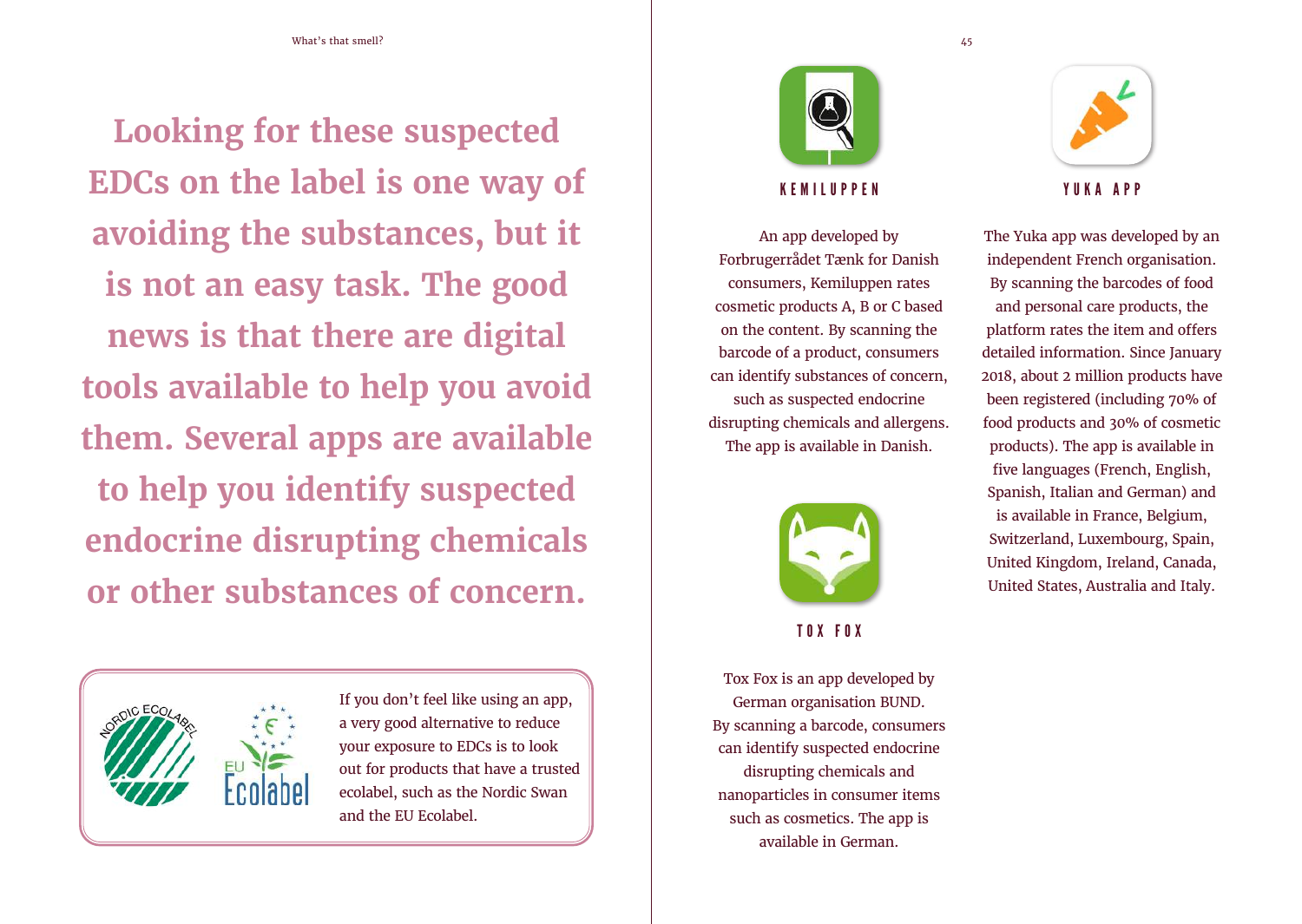# **Lists we have consulted to identify suspected endocrine disrupting chemicals, allergens, reprotoxic substances and substances that are of environmental concern.**

- Endocrine disruptors lists (2020) Denmark, Sweden, Belgium, the Netherlands and France
- The EU Commission priority list of potential endocrine disruptors in cosmetics (2019)
- Endocrine Disrupter priority list (EU 2007)
- SIN ('Substitute It Now!') List (CHEMSEC)
- Substances mentioned by the National Allergy Research Centre (Denmark)
- List of undesirable substances LOUS list (Danish EPA)
- List of harmonised classifications (EU)
- Candidate List of Substances of Very High Concern for Authorisation (EU)
- SCCS opinion on fragrance allergens in cosmetic products and other opinions by the EU scientific committees See 'Opinions open for comments'
- List of 26 fragrance allergens subject to individual labelling
- Listing of POPS in the Stockholm convention
- The Priority List of the Norwegian Environment Agency
- Perfluorinated substances The Helsingør statement and The Madrid Statement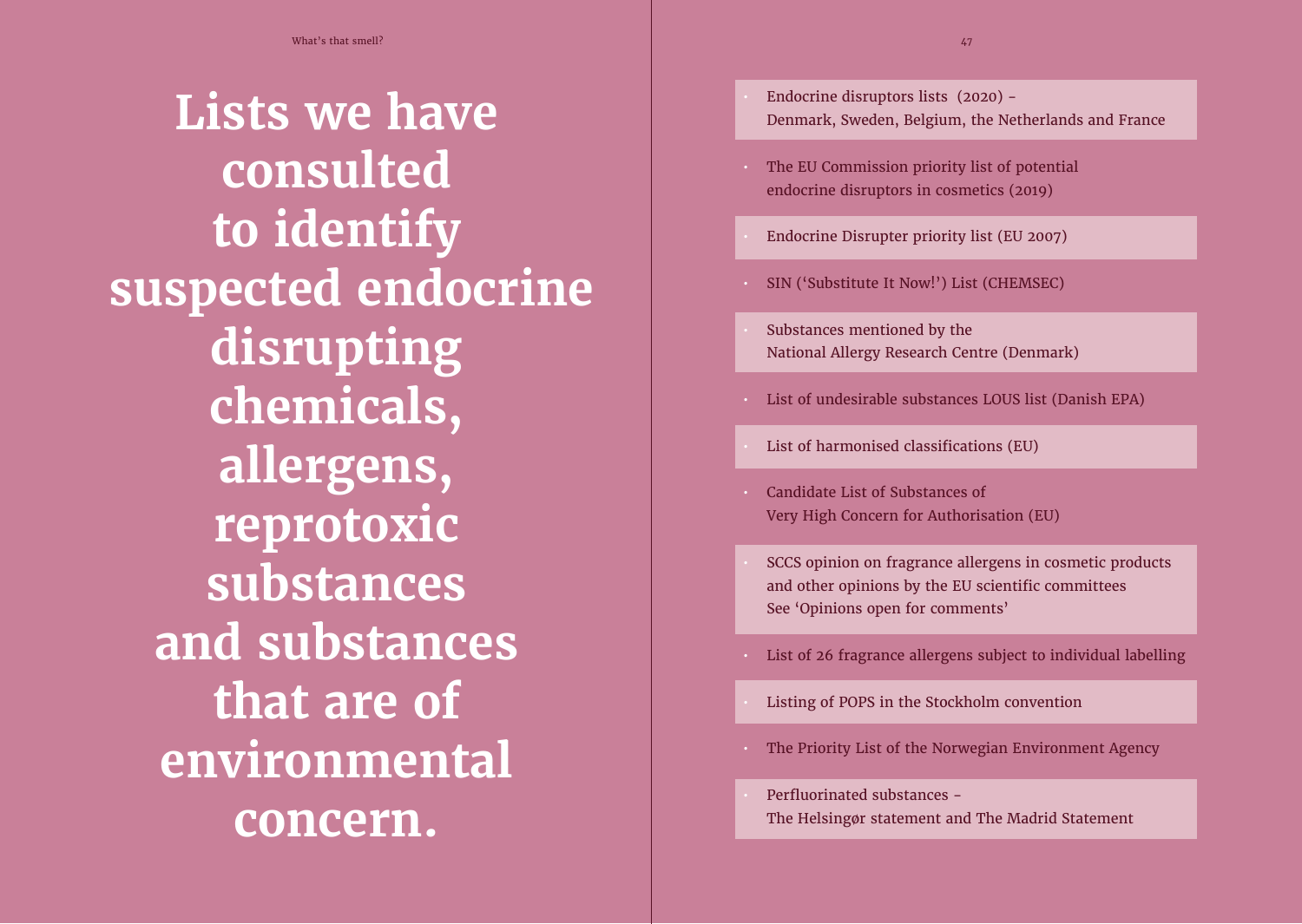### **Literature references**

- 1 https://www.beuc.eu/publications/beuc-x-2018-118\_beuc\_comments\_to\_fragrance\_allergens\_roadmap.pdf
- 2 https://www.videncenterforallergi.dk/allergener/parfume/
- 3 https://www.sciencedirect.com/science/article/abs/pii/S0278691518308627?via%3Dihub
- <sup>4</sup> https://www.ewg.org/personal-care-products-safety-act-would-improve-cosmetics-safety
- 5 https://www.endocrine.org/advocacy/priorities-and-positions/edc
- 6 https://academic.oup.com/humupd/article/23/6/646/4035689
- 7 https://www.beuc.eu/publications/beuc-x-2018-118\_beuc\_comments\_to\_fragrance\_allergens\_roadmap.pdf
- 8 https://www.videncenterforallergi.dk/allergener/parfume/allergi-parfume-hyppighed/
- <sup>9</sup> https://www.researchgate.net/publication/326302079\_Review\_of\_environmental\_effects\_of oxybenzone\_and\_other\_sunscreen\_active\_ingredients
- <sup>10</sup> https://www.nature.com/articles/s41598-020-66284-3
- <sup>11</sup> https://www.hbm4eu.eu/wp-content/uploads/2020/08/20165\_Factsheet\_Bisphenols\_v10\_RC\_WEB doublespreads-2.pdf
- 12 https://pubmed.ncbi.nlm.nih.gov/34607043/
- 13 https://www.unep.org/resources/report/state-science-endocrine-disrupting-chemicals
- 14 https://ec.europa.eu/environment/pdf/chemicals/2020/10/Strategy.pdf
- 15 https://ec.europa.eu/environment/pdf/chemicals/2020/10/Strategy.pdf
- 16 https://www.endocrine.org/topics/edc/what-edcs-are/common-edcs/reproduction
- 17 https://acsjournals.onlinelibrary.wiley.com/doi/full/10.3322/caac.21660
- 18 https://www.ncbi.nlm.nih.gov/pmc/articles/PMC6864600/
- 19 https://ehjournal.biomedcentral.com/articles/10.1186/s12940-020-00670-2
- 20 https://pubmed.ncbi.nlm.nih.gov/19338011/
- 21 https://pubmed.ncbi.nlm.nih.gov/29460325/
- 22 https://endocrinedisruption.org/interactive-tools/tedx-list-of-potential-endocrine-disruptors/search-thetedx-list#sname=&searchfor=any&sortby=chemname&action=search&searchcats=all&sortby=chemname
- 23 https://edlists.org
- 24 https://pubmed.ncbi.nlm.nih.gov/20171682/
- 25 https://eur-lex.europa.eu/legal-content/EN/TXT/PDF/?uri=CELEX:02009R1223-20190813&from=EN
- <sup>26</sup> https://op.europa.eu/en/publication-detail/-/publication/d7e3c77f-433c-11eb-b27b-01aa75ed71a1/ language-en

### THIS PROJECT IS A JOINT COLLABORATION BETWEEN THE FOLLOWING ORGANISATIONS



*Claus Jørgensen, head of project Forbrugerrådet Tænk*

**Forbrugerrådet Tænk** is an independent Danish consumer organisation, founded in 1947, which works on the promotion of sustainable and socially responsible consumption. Forbrugerrådet Tænk is the oldest consumer organisation in Europe. It defends consumer rights and makes consumers a force in the market. Through chemical testing and communication to consumers, the Danish Consumer Council's Think Chemicals initiative specifically helps consumers to avoid problematic chemicals when shopping. *https://kemi.taenk.dk/* 



*Ann Gils, director of prevention and early detection Kom op tegen Kanker*



*Annelies den Boer, chairperson Tegengif*

**Kom op tegen Kanker** (Stand up to Cancer) is a leading non-governmental organisation in the fight against cancer in the Flemish region of Belgium. Stand up to Cancer's mission is to reduce the prevalence of cancer in the Flemish community and improve the quality of life for people living with cancer.

*https://www.komoptegenkanker.be*

**Tegengif** - Erase all Toxins (the Netherlands) is a not-for-profit organisation based in Amsterdam. Our goal is a non-toxic living environment. We raise public awareness of consumers' daily exposure to toxic chemicals by producing appealing research, campaigning and influencing policy. We believe that increased awareness will both stimulate demand for toxin-free products and increase public support for regulations leading to a toxin-free world. *www.tegengif.nl*